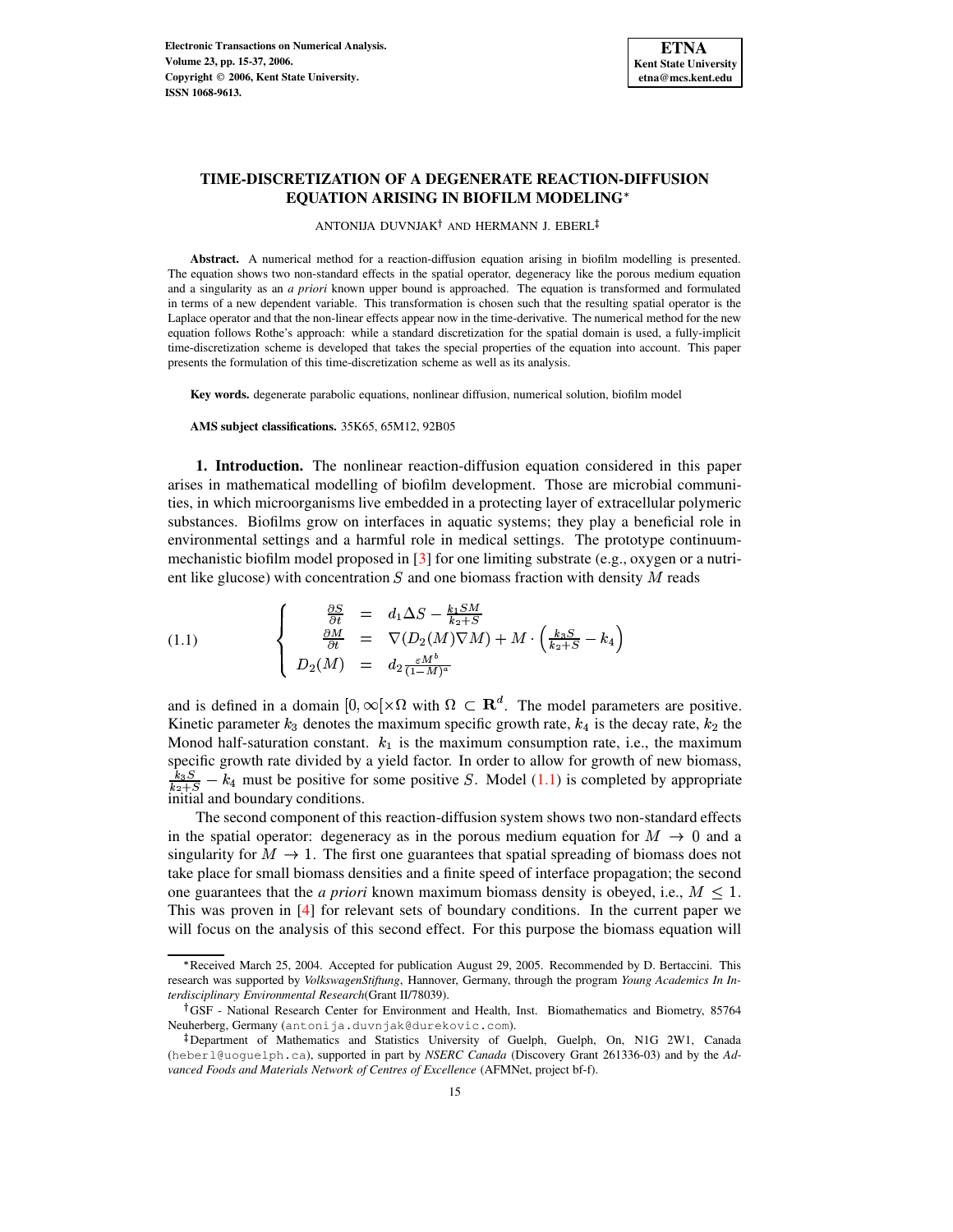be transformed and expressed in terms of a new dependent variable. The transformation is chosen such that the resulting spatial operator is the Laplace operator. Proceeding this way shifts the singularity and the associated problems into the time-derivative. The numerical method suggested for the new equation follows Rothe's approach. After time-discretization a sequence of elliptic problems, one per time-step, is obtained. For the analysis of the timediscretization scheme, tools from the theory of nonlinear elliptic problems will be used; see, e.g.,  $[1]$ . We shall focus on the second component of  $(1.1)$ . The first equation of  $(1.1)$  is a semi-linear reaction-diffusion equation which poses no additional problem in the given context.

The paper is organised as follows: Section [2](#page-1-0) contains analytical results about the model which are used later in the analysis of the numerical method and a transformation of the dependent variable is introduced. The numerical method will be based on this transformation. Section [3](#page-6-0) formulates the semi-discretization in time of the transformed equation and proves its convergence and stability. In Section [4,](#page-13-0) some numerical tests are presented.

<span id="page-1-0"></span>**2. The governing equation and some analytical results.** We consider the initial-boundary value problem associated with the density-dependent reaction-diffusion problem

<span id="page-1-1"></span>(2.1) 
$$
\begin{cases} \frac{\partial u}{\partial t} - \Delta \Phi(u) = ku, & x \in \Omega, \quad t \in [0, T], \\ u = 0, & x \in \partial \Omega, \quad t \in [0, T], \\ u(x, 0) = u_0(x), & x \in \Omega, \end{cases}
$$

where

$$
\Phi(u)=\int_0^u\varphi(s)ds=\int_0^u\frac{s^b}{(1-s)^a}ds,
$$

 $a, b \ge 1$  and  $\Phi : [0, 1) \to [0, +\infty)$ . The constants T and k are positive, and  $\Omega \subset \mathbf{R}^d$ , with  $d \in \{1, 2, 3\}$ , is a bounded domain with a piecewise smooth boundary.

This is the simplest variant of the biofilm model  $(1.1)$ ; nevertheless it captures the essential features of the spatio-temporal biomass spreading mechanism. In the biofilm setting,  $u$ describes the biomass density. Physiologically, equation  $(2.1)$  describes the special situation that nutrients and other beneficial substances are nowhere limited but available in abundance. Note that constant  $k$  can be understood as a reaction rate subsuming both, first order growth as well as the first order decay of biomass. First order growth would be a consequence of nutrient abundance,  $S \gg k_2$  in [\(1.1\)](#page-0-0). In this case we have  $k \approx k_3 - k_4 > 0$ . Thus, the first order reaction  $ku$  in [\(2.1\)](#page-1-1) puts an upper bound on the combined Monod-growth/first-order-decay term in  $(1.1)$ .

For the initial data we postulate that  $u_0 \in L^{\infty}(\Omega)$ ,  $u_0 \ge 0$ ,  $|u_0|_{L^{\infty}(\Omega)} < 1$  and  $\Phi(u_0) \in$  $H_0^1(\Omega)$ . Then it is known from Theorem 2.1 of [\[4\]](#page-22-1) that problem [\(2.1\)](#page-1-1) has a unique solution u in the class of functions defined by  $u \in L^{\infty}(\mathbf{R}_{+} \times \Omega) \cap C([0,\infty), L^{2}(\Omega))$ ,  $0 \leq u(t,x) \leq 1$ ,  $|u|_{L^{\infty}(\mathbf{R}_+\times\Omega)} < 1$  and  $\Phi(u) \in L^{\infty}(\mathbf{R}_+, H^1_0(\Omega)) \cap C([0,\infty), L^2(\Omega)).$ 

Here and subsequently, the spaces  $H$  (with indices) denote the usual Sobolev spaces; similarly,  $L$  and  $C$  have the usual meaning. The subscript  $\theta$  denotes the class of those functions which have compact support, while superscripts denote the regularity. The space  $H^{-1}$ later on will denote the set of all linear functionals on  $H_0^1$ , i.e., the dual space.

**2.1. A Lyapunov functional for problem [\(2.1\)](#page-1-1).** We introduce the nonlinear functional  $J_0$ 

<span id="page-1-2"></span>(2.2) 
$$
J_0(u) = \frac{1}{2} \int_{\Omega} |\nabla \Phi(u)|^2 dx - k \int_{\Omega} dx \int_0^u \Phi'(s) s ds
$$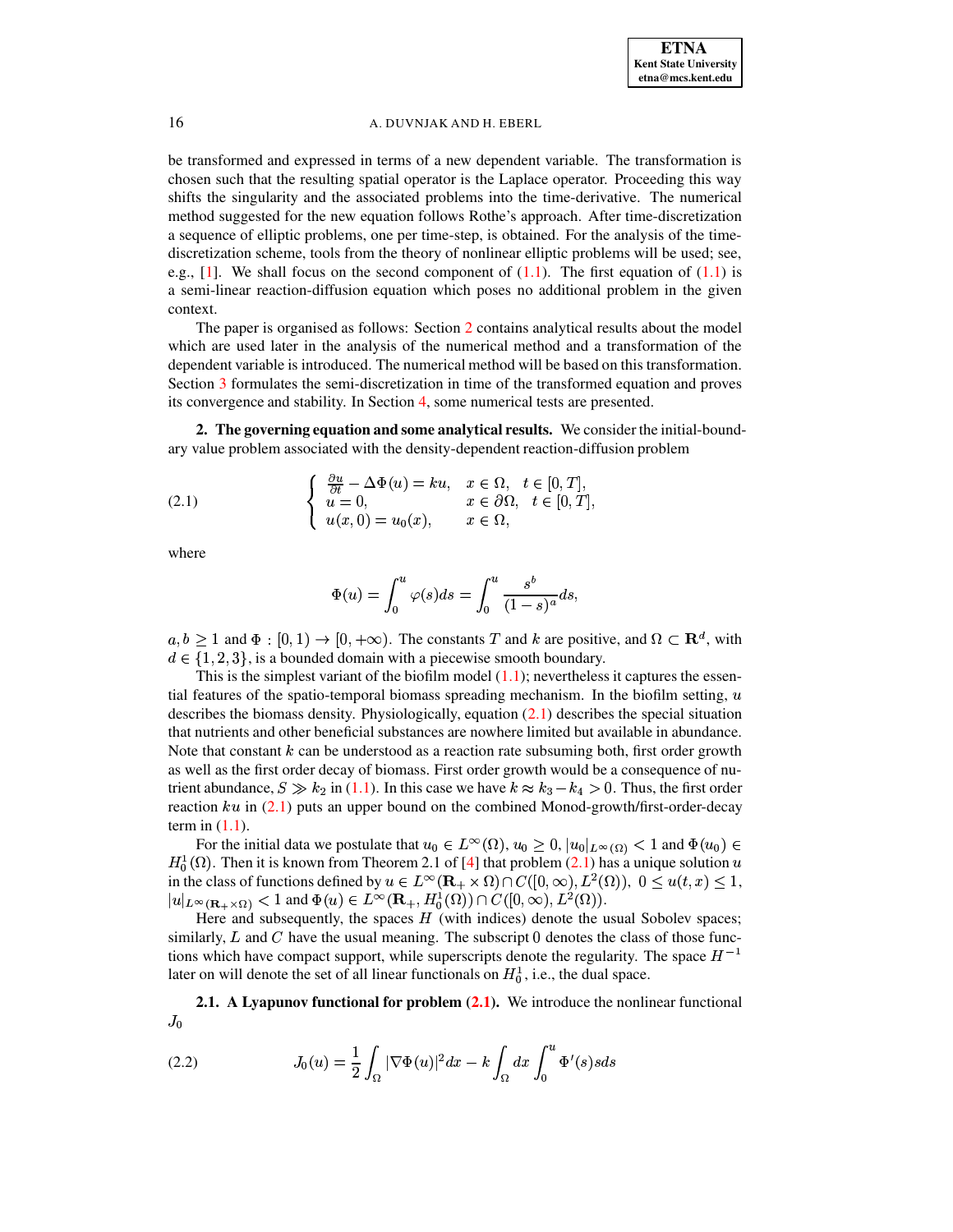| <b>ETNA</b>                  |
|------------------------------|
| <b>Kent State University</b> |
| etna@mcs.kent.edu            |

17

#### TIME-DISCRETIZATION OF A REACTION-DIFFUSION EQUATION

and prove that it is a Lyapunov functional of problem  $(2.1)$  as defined, e.g., in [2]; that is, if u is a solution, then the mapping  $t \mapsto J_0(u(t))$  is nonincreasing. To this end we need to prove that the formal "energy inequality", which is the formal result of multiplying the equation by  $\frac{\partial}{\partial t}\phi(u)$  and integrating by parts, is satisfied. We use arguments and results from [4] which are repeated here for the convenience of the reader.

The solution of the degenerate problem  $(2.1)$  can be obtained as the limit of the solutions  $w_n$  of the following second order parabolic systems [4]:

<span id="page-2-0"></span>(2.3) 
$$
\begin{cases} \frac{\partial}{\partial t} w_n - \Delta \Phi_n(w_n) = kw_n, & (t, x) \in Q_T := (0, T) \times \Omega, \\ w_n = 0, & x \in \partial \Omega, \\ w_n(x, 0) = u_0(x), & x \in \Omega, \end{cases}
$$

where the functions  $\Phi_n$  are defined by

$$
\Phi_n(w) = \int_0^w \varphi_n(s) ds,
$$

and  $\varphi_n$  is the following regularization of  $\varphi$ :

$$
\varphi_n(w) = \begin{cases} (w+1/n)^b/(1-w)^a, & \text{if } w \le 1-1/n \\ n^a, & \text{if } w > 1-1/n. \end{cases}
$$

Using a comparison principle an a priori estimate in  $L^{\infty}$ -norm for the solutions of the problems  $(2.3)$  is obtained and

<span id="page-2-3"></span>(2.4) 
$$
w_n \to u \quad \text{strongly in } C_{loc}(\mathbf{R}_+, L^2(\Omega)),
$$

where  $u$  is a solution of problem  $(2.1)$ .

LEMMA 2.1. The solution  $w_n$  of problem (2.3) satisfies the following estimate

<span id="page-2-2"></span>(2.5) 
$$
||\Phi_n(w_n(\tau))||_{H^1(\Omega)} + \int_{\tau}^{\tau+1} \int_{\Omega} |\frac{\partial w_n}{\partial t}|^2 \varphi(w_n(t)) dx dt \leq C(||\Psi_n(w_n(0))||_{H^1(\Omega)} + 1),
$$

where the constant  $C$  is independent of  $n$ . *Proof:* Proposition 1.3 in [4]  $\Box$ 

<span id="page-2-1"></span>LEMMA 2.2. Let the initial data  $u_0$  satisfy

$$
(2.6) \t\t u_0(x) \le 1 - \delta, \quad \delta > 0.
$$

Then there exists  $\gamma = \gamma(\delta) > 0$  such that for a sufficiently large n, the estimate

$$
(2.7) \t\t\t 0 \le w_n(t,x) \le 1 - \gamma
$$

is valid for the solution  $w_n$  of the problem (2.3).

Hence, in the case where the  $L^{\infty}$ -norm of the initial data  $u_0$  is separated from 1, the solution of the problem  $(2.3)$  stays separated from 1.

*Proof:* Proposition 1.6 in [4]  $\Box$ 

In order to simplify notation, we introduce in accordance with  $[8]$  the functions

(2.8) 
$$
P(u) = k \int_0^u s \, \Phi'(s) ds, \quad \Psi(u) = \int_0^u \sqrt{\Phi'(s)} ds.
$$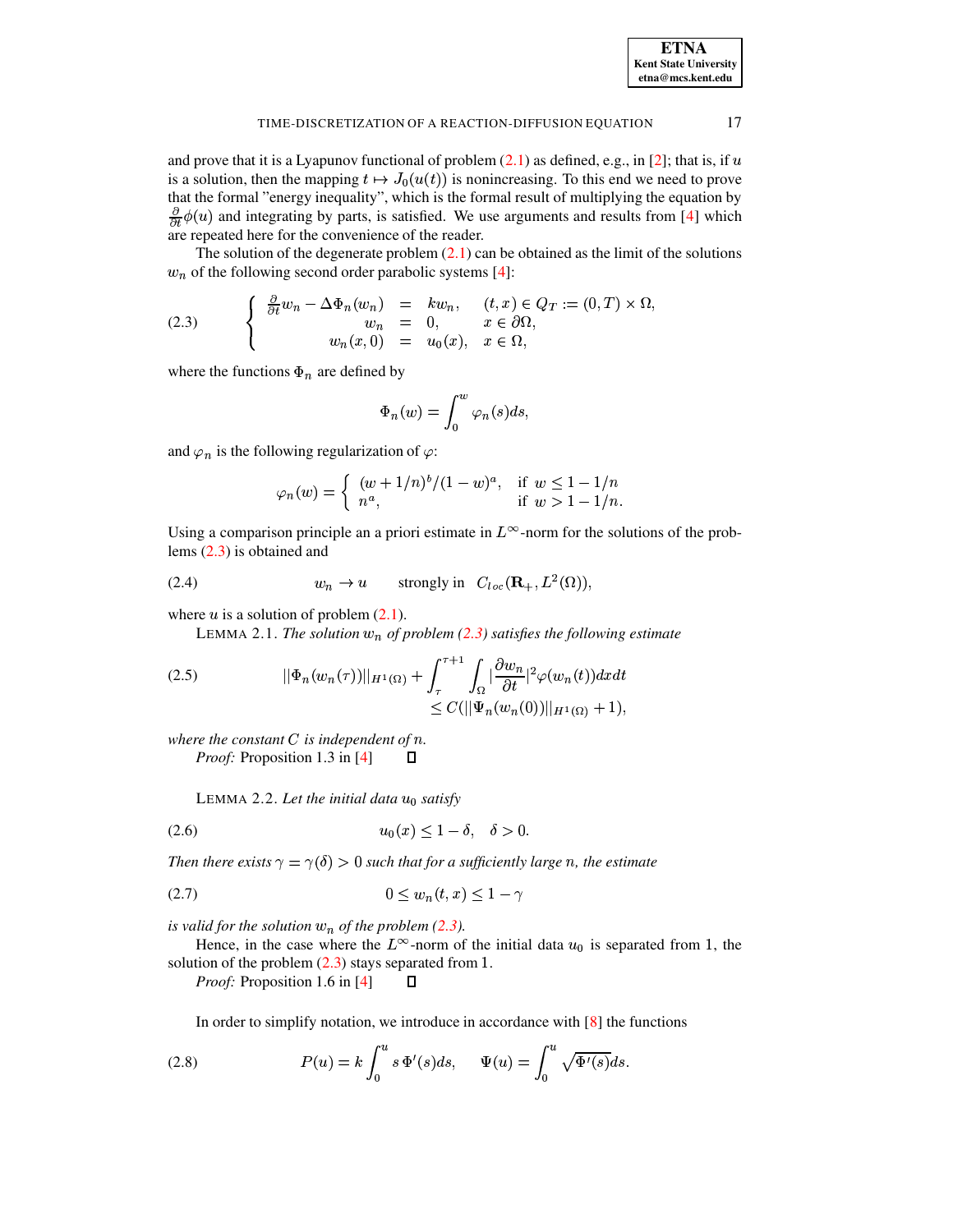and state the following Lemma.

<span id="page-3-3"></span>LEMMA 2.3. Let the initial data  $u_0$  satisfy (2.6). Then the solution u of problem (2.1) satisfies

<span id="page-3-2"></span>
$$
(2.9) \qquad \int_0^t \int_{\Omega} \left( \frac{\partial \Psi(u)}{\partial t} \right)^2 dx dt \leq \left[ -\frac{1}{2} \int_{\Omega} |\nabla \Phi(u)|^2 dx + \int_{\Omega} P(u) dx \right] \bigg|_0^t.
$$

*Proof.* First we show that  $\frac{\partial}{\partial t} \Psi(u) \in L^2(\Omega)$ . To this end we introduce the functions  $\Psi_n(v) = \int_0^v \sqrt{\Phi_n'(s)} ds$ . According to estimate (2.5) the sequence  $\frac{\partial}{\partial t} \Psi_n(w_n)$  is uniformly bounded in  $L^2(Q_T)$ . Consequently there is a subsequence  $n_k \to \infty$  and a function  $z \in$  $L^2(Q_T)$  such that  $\frac{\partial}{\partial t} \Psi_{n_k}(w_{n_k}) \to z$  weakly.

Since  $\Psi_n(s) \leq s + \Phi_n(s)$ , the  $L^2$ -norm of  $\Psi_n(w_n)$  is uniformly bounded (due to estimate (2.5)). To see that actually  $z = \frac{\partial}{\partial t} \Psi(u)$ , it is sufficient to verify that

<span id="page-3-1"></span>
$$
(2.10) \t\t \Psi_n(w_n(t,x)) \to \Psi(u(t,x)) \t\t \text{for almost all } (t,x) \in (0,T) \times \Omega.
$$

Because of  $(2.4)$  we may assume without loss of generality that

$$
w_n(t, x) \to u(t, x)
$$
 for almost all  $(t, x) \in (0, T) \times \Omega$ .

Then, using the inequality

<span id="page-3-0"></span>(2.11) 
$$
|\Psi_n(w_n(t,x)) - \Psi(u(t,x))| \leq |\Psi_n(w_n(t,x)) - \Psi_n(u(t,x))|
$$

$$
+ |\Psi_n(u(t,x)) - \Psi(u(t,x))|
$$

and taking into account that  $0 \leq w_n(t,x) \leq 1 - \gamma$  and that the family of functions  $\Psi_n(s)$ is uniformly continuous on the interval  $[0, 1 - \gamma]$ , we derive that each term on the right hand side of  $(2.11)$  tends to zero almost everywhere. Thus, we have proved  $(2.10)$  and, therefore,  $z=\frac{\partial}{\partial t}\Psi(u).$ 

Due to estimate (2.5), the sequence  $\{\nabla \Phi_n(w_n(.,t))\}$  is bounded in  $L^2(\Omega)$  and there exist  $z \in L^2(\Omega)$  and  $n_k \to \infty$  such that

$$
\nabla \Phi_{n_k}(w_{n_k}(.,t)) \to z
$$

weakly in  $L^2(\Omega)$ . Since also  $\Phi_n(w_n(.,t)) \to \Phi(u(.,t))$  weakly in  $L^2(\Omega)$ , we must have  $z = \nabla \Phi(u(., t)).$  Since the limit is unique, it follows that

$$
\nabla \Phi_n(w_n(.,t)) \to \nabla \Phi(u(.,t)) \quad \text{as} \quad n \to \infty,
$$

weakly in  $L^2(\Omega)$ . After some obvious transformations, we have

$$
\int_{\Omega} k w_n \frac{\partial \Phi_n(w_n)}{\partial t} dx = \frac{\partial}{\partial t} \int_{\Omega} \int_0^{w_n(t)} v \phi_n(v) dv.
$$

Thus,

$$
\int_0^t \int_{\Omega} k w_n \frac{\partial \Phi_n(w_n)}{\partial t} dx = \int_{\Omega} dx \int_0^{w_n(t)} v \phi_n(v) dv - \int_{\Omega} dx \int_0^{u_0} v \phi_n(v) dv.
$$

Taking into account that  $0 \leq w_n(t,x) \leq 1 - \gamma$  and that the family of functions  $\xi_n(v)$  $\int_0^v s\phi_n(s)ds$  is uniformly continuous on the interval  $[0, 1 - \gamma]$ , we derive that

$$
\xi_n(w_n(t,x)) \to \xi(u(t,x)) \qquad \text{for almost all} \ \ (t,x) \in (0,T) \times \Omega,
$$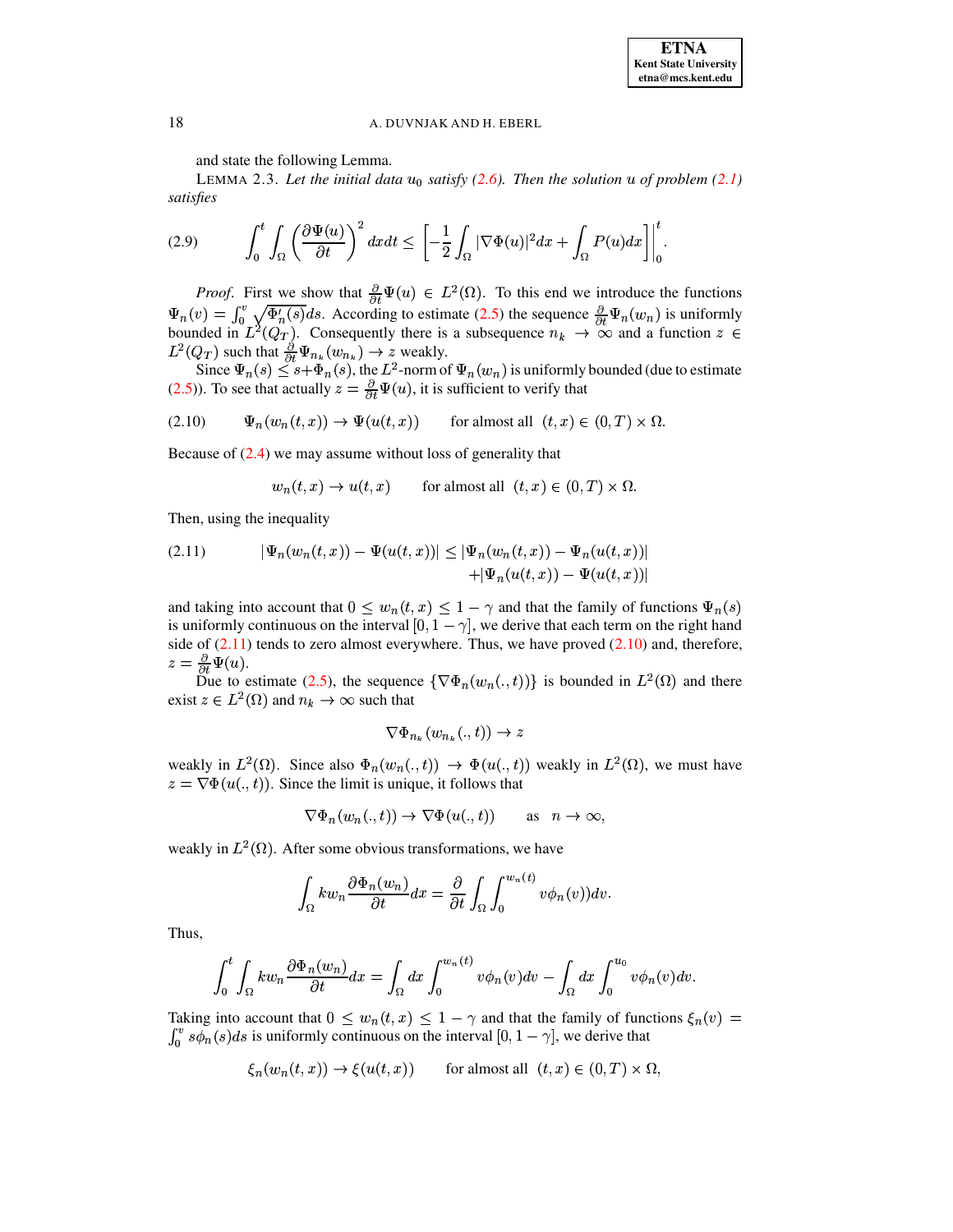where  $\xi(v) = \int_0^v s \phi(s) ds$ . Since the sequence  $\{\xi_n(w_n)\}\$ is bounded in  $L^1((0,T) \times \Omega)$ independently of  $n$ , we derive that

$$
\int_{\Omega} dx \int_0^{w_n(t)} v \phi_n(v) dv \to \int_{\Omega} dx \int_0^{u(t)} v \phi(v) dv.
$$

Similarly, we have that

$$
\int_{\Omega} dx \int_0^{u_0} v \phi_n(v) dv \to \int_{\Omega} dx \int_0^{u_0} v \phi(v) dv.
$$

For the proof of (2.9) we may multiply (2.3) by  $\frac{\partial}{\partial t} \Psi_n(w_n)$  and integrate over  $Q_T$  to obtain

$$
\int_0^t \int_{\Omega} \left(\frac{\partial \Psi_n(w_n)}{\partial t}\right)^2 dxds + \frac{1}{2} \int_{\Omega} |\nabla \Phi_n(w_n(.,t))|^2 dx
$$

$$
= \frac{1}{2} \int_{\Omega} |\nabla \Phi_n(u_0))|^2 dx + \int_0^t \int_{\Omega} kw_n \left(\frac{\partial \Phi_n(w_n)}{\partial t}\right) dxds
$$

Passing to the limit as  $n \to \infty$  and taking into account the lower semi-continuity of the norm with respect to weak convergence we obtain

$$
\int_0^t \int_{\Omega} \left(\frac{\partial \Psi(u)}{\partial t}\right)^2 dx ds + \frac{1}{2} \int_{\Omega} |\nabla \Phi(u(.,t))|^2 dx
$$
  

$$
\leq \frac{1}{2} \int_{\Omega} |\nabla \Phi_n(u_0))|^2 dx + \int_0^t \int_{\Omega} \left(\frac{\partial P(u)}{\partial t}\right) dx ds.
$$

 $\Box$ 

which is equivalent to  $(2.9)$ . This completes the proof.

As a direct consequence of Lemma 2.3, we conclude that in the case where the  $L^{\infty}$ norm of the initial data  $u_0$  is separated from 1, the functional  $J_0(u)$  as defined by (2.2) is a Lyapunov functional for the problem  $(2.1)$ .

<span id="page-4-2"></span>2.2. Transformation of equation (2.1). In order to remove both non-standard diffusion effects from the spatial operator, we introduce the new dependent variable  $v = \Phi(u)$  and define its inverse as  $\beta = \Phi^{-1}$ . Then v satisfies

<span id="page-4-0"></span>(2.12) 
$$
\begin{cases} \frac{\partial}{\partial t} \beta(v) - \Delta v = k \beta(v), & x \in \Omega, \ t > 0, \\ v = 0, & x \in \partial\Omega, \ t > 0, \\ v(x, 0) = v_0(x) = \Phi(u_0(x)), & x \in \partial\Omega. \end{cases}
$$

It is easy to verify that  $\beta$ :  $[0, +\infty) \rightarrow [0, 1)$  is a strictly increasing function and behaves like  $Cx^{\frac{1}{b+1}}$  (C > 0) in a neighborhood of 0. Moreover,  $\beta$  satisfies the inequalities

$$
\int_0^v \beta(s)ds \leq \beta(v)v \leq v.
$$

By combining this transformation and (2.2), we define a functional J on  $H_0^1(\Omega)$  as

<span id="page-4-1"></span>
$$
(2.13) \tJ(v) = \frac{1}{2} \int_{\Omega} |\nabla v|^2 dx - k \int_{\Omega} dx \int_0^v \beta(s) ds, \ \forall v \in H_0^1(\Omega).
$$

This is a Lyapunov functional for problem  $(2.12)$ , as shown by the following Lemma

LEMMA 2.4. Let v be a solution of the problem (2.12). Then the mapping  $t \mapsto J(v(t))$ is decreasing.

19

**ETNA Kent State University**  $etna@mcs. kent.edu$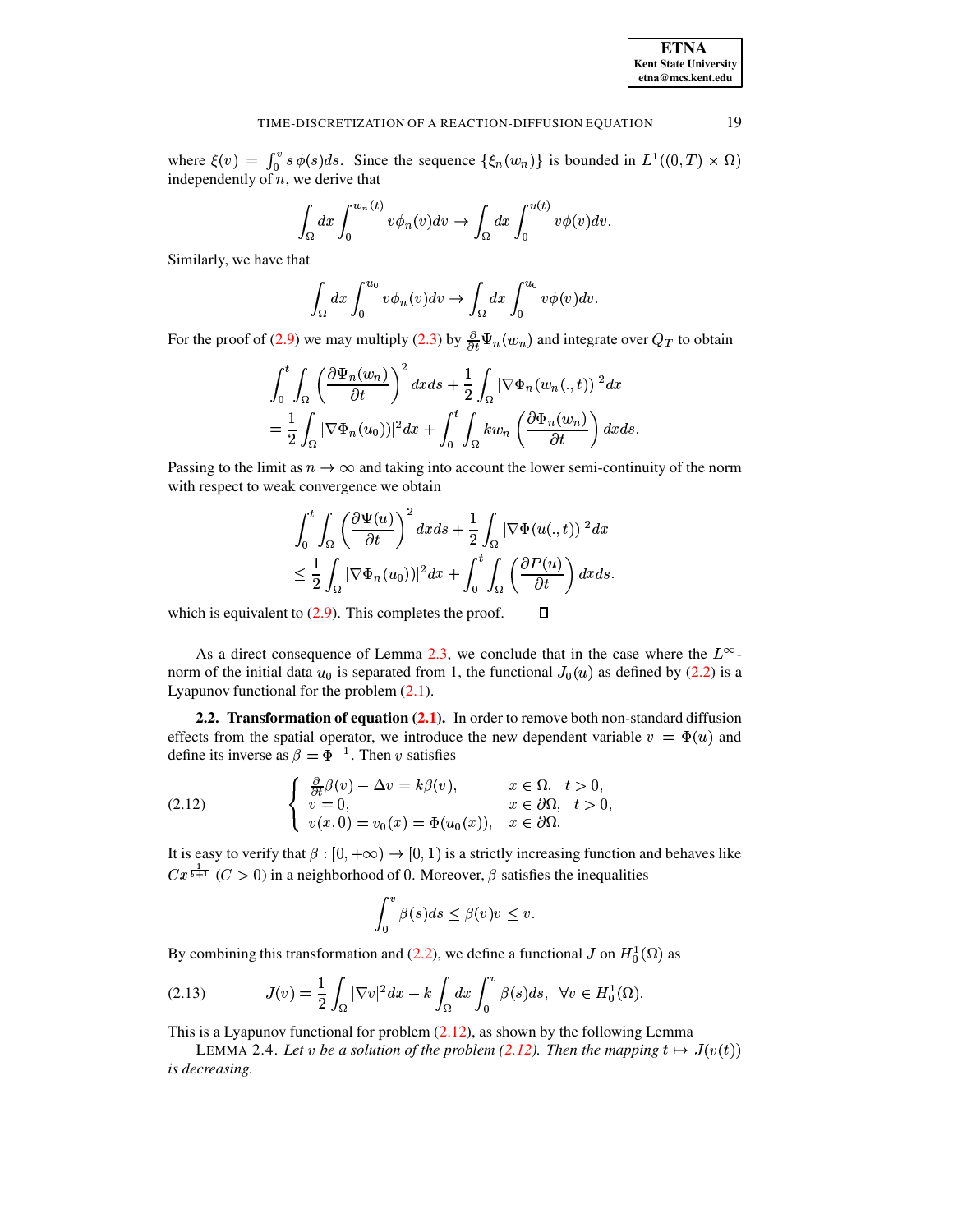*Proof.* Since the functional  $J_0$  defined in (2.2) is a Lyapunov functional for problem  $(2.1)$ , the result follows by a change of variables. О

For the convenience of the notation we denote by A the operator  $-\Delta$  of domain  $D(A)$  =  $H_0^1(\Omega) \cap H^2(\Omega)$ . Then the problem (2.12) can be re-written as

<span id="page-5-0"></span>(2.14) 
$$
\begin{cases} \frac{\partial}{\partial t} \beta(v) + Av = k \beta(v), \\ v(0) = v_0. \end{cases}
$$

We try to find an *a priori* upper estimate for the solution of the problem  $(2.1)$  and respectively of the problem (2.14). Suppose we can find a function  $w_0 > 0$ ,  $w_0 \in L^{\infty}(\Omega)$ satisfying

<span id="page-5-1"></span>(2.15) 
$$
\begin{cases}\n-\Delta(\Phi(w_0)) \geq k w_0, & x \in \Omega, \\
w_0 = 0, & x \in \partial\Omega.\n\end{cases}
$$

Then the function  $w(x, t) = w_0$ , which is constant in time, is a supersolution of the time dependent problem

$$
\frac{\partial w}{\partial t} = \Delta(\Phi(w)) + kw, \quad x \in \Omega,
$$

i.e, it satisfies the differential inequality

$$
(2.16) \qquad \qquad \frac{\partial w}{\partial t} - \Delta(\Phi(w)) \ge kw, \quad x \in \Omega.
$$

Hence, if  $|u_0| \leq w_0$  then we have the a priori estimate  $|u(x,t)| \leq w_0(x)$  for any solution u of  $(2.1)$ .

In order to verify that there indeed exists such a function  $w_0$  satisfying (2.15), we consider the corresponding stationary problem of (2.14). We pick a function  $u_0$  such that  $\Phi(u_0)$  =  $v_0 \in H_0^1(\Omega)$  and define the set

$$
\mathbf{K} := \{ w \in H_0^1(\Omega) : w \ge v_0 \quad \text{a.e. in} \quad \Omega \}
$$

The associated obstacle problem

<span id="page-5-2"></span>(2.17) Find 
$$
w \in \mathbf{K}
$$
:  $\langle Av, v - w \rangle \ge \langle k, v - w \rangle$  for all  $v \in \mathbf{K}$ .

has a unique solution  $w$ , which is also the solution of the minimization problem

$$
\min_{v \in \mathbf{K}} \{ \langle Av, v \rangle - 2 \langle k, v \rangle \}
$$

Furthermore, in  $[11]$  it is shown (in Theorem 6.9) that the solution w of the obstacle problem  $(2.17)$  satisfies the inequality

$$
\begin{cases}\nAw \geq k, & x \in \Omega, \\
w \geq 0, & x \in \partial\Omega.\n\end{cases}
$$

Since  $k > k\beta(w)$ , we have also

(2.18) 
$$
\begin{cases} Aw \geq k\beta(w), & x \in \Omega, \\ w = 0, & x \in \partial\Omega, \end{cases}
$$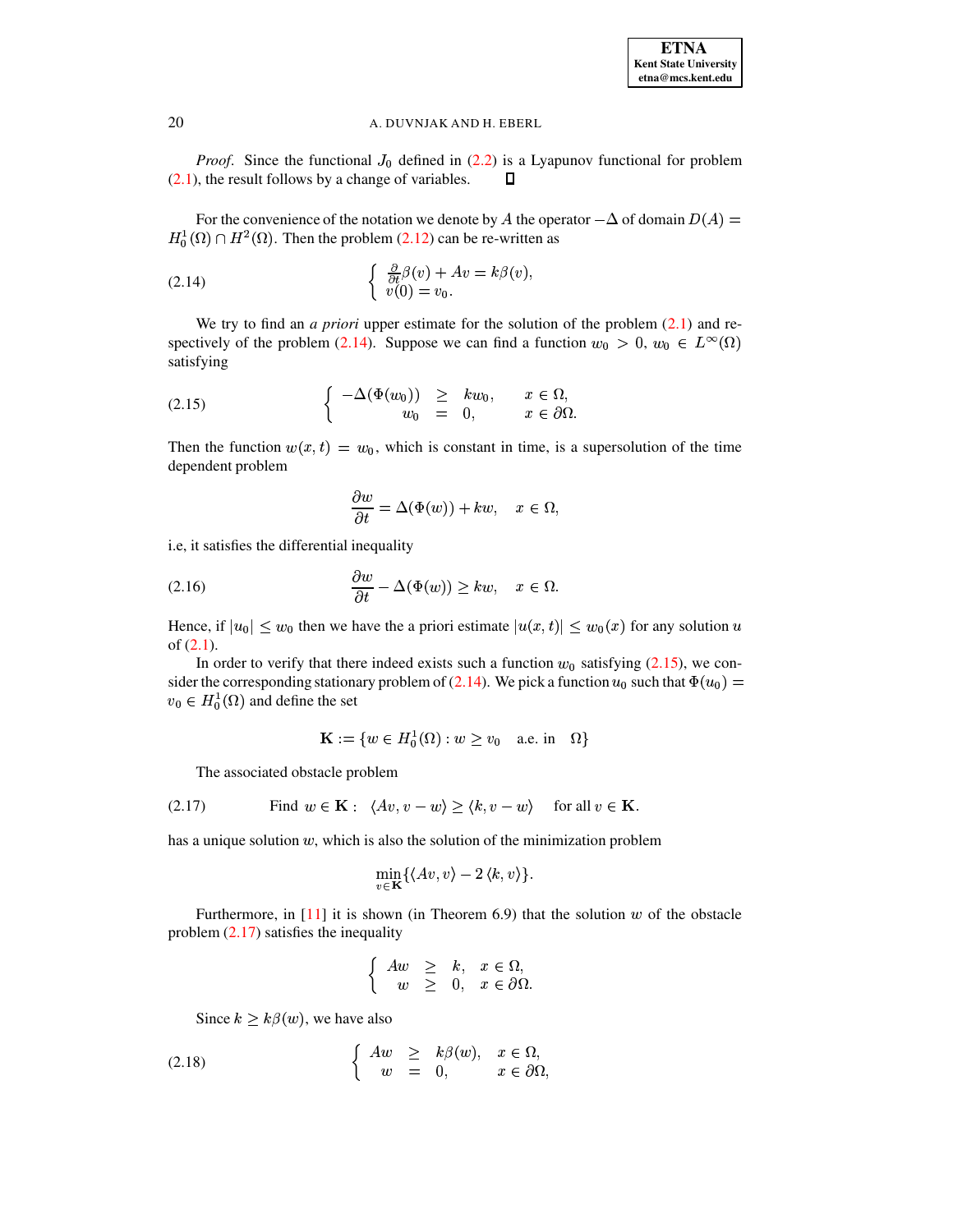| <b>ETNA</b>                  |
|------------------------------|
| <b>Kent State University</b> |
| etna@mcs.kent.edu            |

21

#### TIME-DISCRETIZATION OF A REACTION-DIFFUSION EQUATION

Moreover, since  $w \in H_0^1(\Omega)$ , in the case  $d = 1$  we derive immediately that  $w \in L^{\infty}(\Omega)$  and then also  $\beta(w) \in L^{\infty}(\Omega)$ . If  $d \neq 1$ , an additional assumption is required. For this purpose, we suppose that  $-\Delta v_0 \leq 0$  (as an element from  $\mathcal{D}'(\Omega)$  and thereby as a measure on  $\Omega$ ) or that  $-\Delta v_0$  is a measure on  $\Omega$  with the property sup $\{-\Delta v_0, 0\} \in L^p(\Omega)$ ,  $p > d$ . With the standard regularity theory for variational inequalities (see for example [9], Theorem 8.8., or [11], Chapter 4.2) we obtain that  $w \in H^{2,p}(\Omega)$ . This implies that  $w \in L^{\infty}(\Omega)$ .

<span id="page-6-0"></span>Thus, we have the a priori estimate  $|u(x,t)| \leq \beta(w(x))$  for the solution u of (2.1) and the a priori estimate  $|v(x, t)| \leq w(x)$  for the solution v of (2.14).

# 3. Time-discretization.

**3.1. Definition of the numerical scheme.** Following Rothe's method we propose a semi-discretization in time of the nonlinear parabolic problem (2.14). If the function  $v_n$ is the solution at the time level  $t_n = n\Delta t$ , then the solution  $v_{n+1}$  at the time level  $t_{n+1}$  is the solution of the elliptic problem

<span id="page-6-1"></span>(3.1) 
$$
\beta(v_n) - \beta(v_{n+1}) + k \Delta t \beta(v_{n+1}) = \Delta t A v_{n+1}
$$

This is the implicit Euler discretization of the evolution equation  $(2.14)$ . It can be re-written **as** 

$$
(3.2) \t\t\t Av_{n+1} = f(v_{n+1}),
$$

where the function  $f$  is defined by

(3.3) 
$$
f(v) = \frac{1}{\Delta t} (\beta(v_n) - \beta(v)) + k\beta(v).
$$

The choice of the implicit Euler method, despite its low order convergence, was motivated by a special property that will greatly simplify the analysis of the numerical scheme later on. Since the time-discretization  $(3.1)$  of the evolution equation  $(2.14)$  leads to a sequence of elliptic problems, one per time-step, it will be studied with the tools of the nonlinear elliptic theory that was established in  $[1]$ .

3.2. Existence of the numerical solution. We prove that  $(3.1)$  has a unique non-negative solution if  $v_n$  is non-negative in  $\Omega$  for  $n \leq N$ , where N is a positive integer such that  $N\Delta t = T$ . If we are looking for a classical solution of the problem (3.1), we suppose also that the initial condition  $v_0$  is in  $H_0^1(\Omega) \cap C(\overline{\Omega}) \cap C^{\alpha}(\Omega)$ ,  $0 < \alpha < 1$ , where  $C^{\alpha}(\Omega)$  is the space of Hölder continuous functions with exponent  $\alpha$ .

LEMMA 3.1. If the function  $v_n$  is non-negative in  $\Omega$  and continuous in  $\overline{\Omega}$ , and if the condition

<span id="page-6-2"></span>
$$
||v_n||_{\infty} < \Phi(1 - k\Delta t)
$$

is satisfied, then  $(3.1)$  has a maximal non-negative solution  $\hat{v}$ ; moreover if v is a solution, then  $v \in C(\overline{\Omega}) \cap C^2(\Omega)$  and it satisfies  $0 \le v \le \hat{v}$ .

*Proof.* Since  $f(0) = \beta(v_n)/\Delta t \ge 0$ , the constant function  $\overline{v} = 0$  is a minimal nonnegative solution of the boundary value problem  $(3.1)$ . In addition, if  $(3.4)$  is satisfied,  $(3.1)$ has a constant positive supersolution. In fact, if  $C_n$  is a supersolution, it must satisfy

$$
f(C_n) = \frac{1}{\Delta t} (\beta(v_n) - \beta(C_n)) + k\beta(C_n) \leq 0.
$$

Thus the constant

$$
C_n = \Phi\left(\frac{1}{1 - k\Delta t} \beta(||v_n||_{\infty})\right)
$$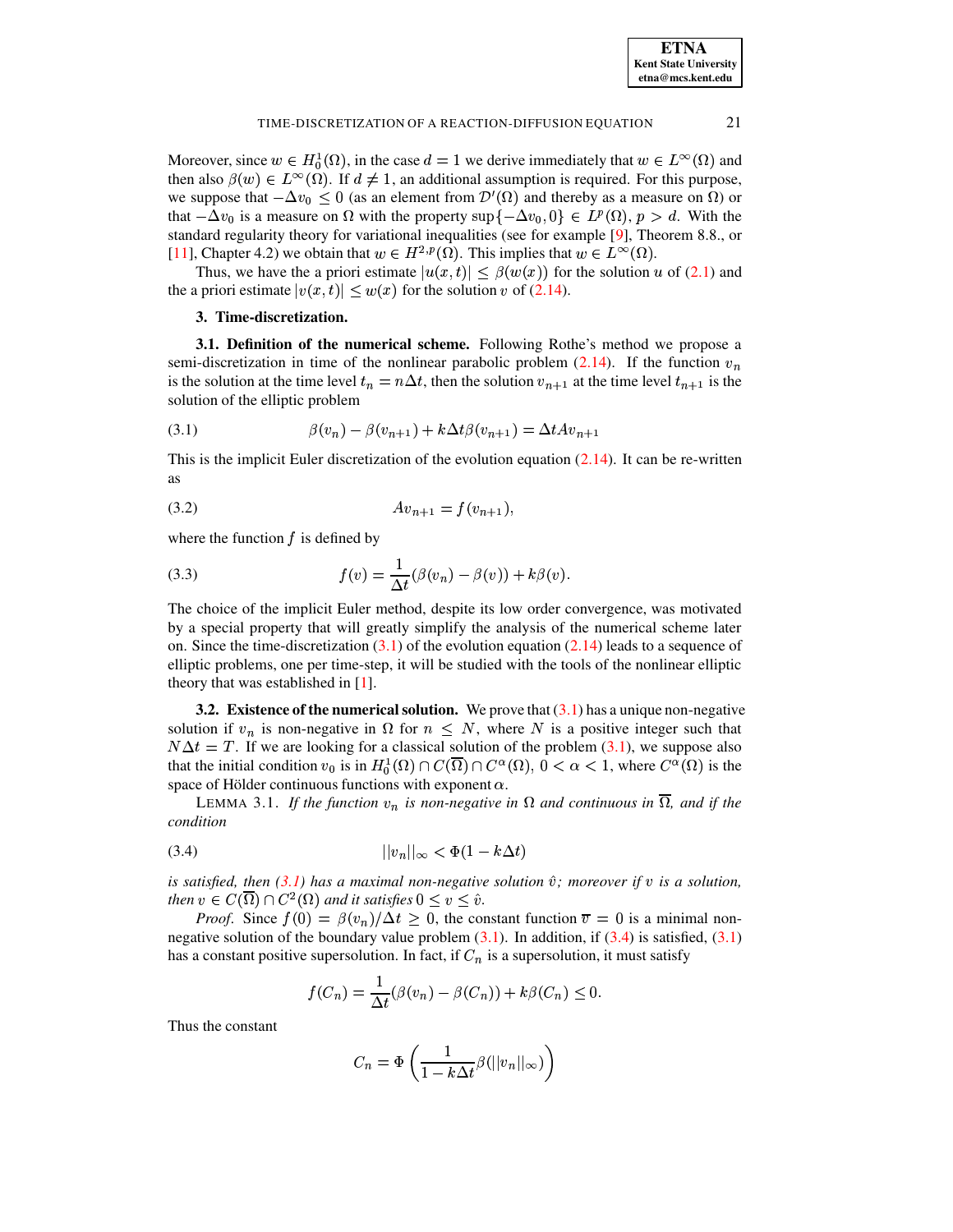is such a supersolution. Hence,  $(3.1)$  has a maximal solution  $\hat{v}$ , and any non-negative solution v satisfies  $v \in C(\overline{\Omega}) \cap C^2(\Omega)$  and  $0 \le v \le \hat{v}$  as was shown in [1, Theorem A].  $\Box$ 

LEMMA 3.2. If  $(3.4)$  is satisfied, then problem  $(3.1)$  has a unique nonnegative solution in the class  $C(\overline{\Omega}) \cap C^2(\Omega)$ .

Proof. Theorem A of [1] gives the existence of a non-negative solution of the problem (3.1). Since for every  $\xi, \eta$  with  $\overline{v} < \xi < \eta < \hat{v}$ ,

$$
f(\xi)\geq f(\eta),
$$

 $\Box$ Theorem 2 of  $[1]$  gives the uniqueness of this non-negative solution.

REMARK 3.3. The theorems A and 2 in [1] use the hypotheses that  $\Omega$  is a smooth domain and that f belongs to class  $C^{\alpha}(\overline{\Omega})$ . According to [5], it is sufficient for our purpose to have a bounded domain, which satisfies an exterior sphere condition at each point of the boundary  $\partial\Omega$  and  $f \in C^{\alpha}(\Omega)$ ,  $0 < \alpha < 1$ .

REMARK 3.4. For  $k\Delta t$  < 1, the operator  $B: H_0^1(\Omega) \to H^{-1}(\Omega)$ ,  $B(v) = Av +$  $(1/\Delta t - k)\beta(v)$  is bounded, semi-continuous, strictly monotone and satisfies

$$
\frac{(B(v),v)}{\|v\|} \to +\infty \quad when \ \|v\| \to +\infty.
$$

Therefore, the problem (3.1) has a unique non-negative solution  $v \in H_0^1(\Omega)$  for non-negative  $v_n \in H_0^1(\Omega)$ . (See, e.g., [9].)

3.3. Properties of the numerical solution. In preparation of a proof of convergence of the numerical method that will be given in the next paragraph, we describe some properties of the numerical solution. In particular these are results on the boundedness of the sequences  $(v_n)$  and  $(\nabla v_n)$ .

LEMMA 3.5. Let  $w \in L^{\infty}(\Omega)$  be a solution of the obstacle problem (2.17). For  $n \geq 0$ , it holds

$$
v_n \leq w.
$$

*Proof.* From the definition of w, we have  $v_0 \leq w$ , and we prove recurrently that  $v_{n+1} \leq$  $w$ .

$$
f(w) = \frac{1}{\Delta t} (\beta(v_n) - \beta(w)) + k\beta(w) \le \frac{1}{\Delta t} (\beta(w) - \beta(w)) + k\beta(w)
$$
  
=  $k\beta(w) \le Aw$ .

Thus,  $w$  is a supersolution of  $(3.1)$ , which proves the Lemma.  $\Box$ 

Since

$$
\int_0^v \beta(s)ds \leq \beta(v)v \leq v,
$$

finding the solution  $v_{n+1}$  of (3.1) is equivalent to finding a  $v_{n+1}$  that minimizes the functional

$$
I(v) = \frac{1}{2} \int_{\Omega} |\nabla v|^2 dx + \left(\frac{1}{\Delta t} - k\right) \cdot \int_{\Omega} \int_0^v \beta(s) ds dx - \frac{1}{\Delta t} \int_{\Omega} \beta(v_n) v dx,
$$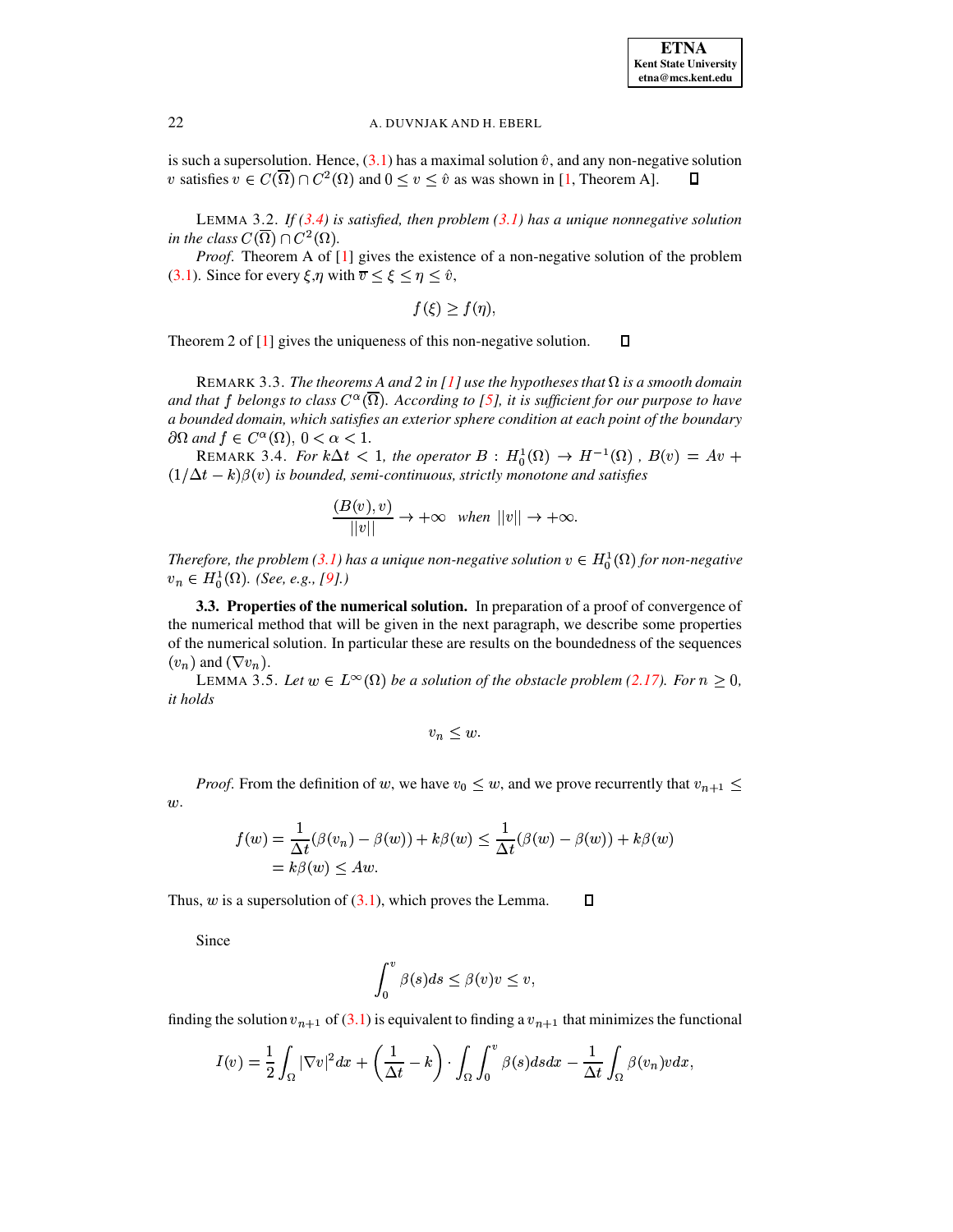where the lower bound is taken over the closed convex set  $K$ ,

$$
K = \{ v \mid v \in H_0^1(\Omega), \ v \ge 0 \}
$$

Therefore, we have the following inequality

$$
I(v_n) \geq I(v_{n+1}),
$$

and thus,

$$
\frac{1}{2}\int_{\Omega}|\nabla v_n|^2dx + \left(\frac{1}{\Delta t} - k\right)\cdot \int_{\Omega}\int_0^{v_n}\beta(s)dsdx - \frac{1}{\Delta t}\int_{\Omega}\beta(v_n)v_n dx
$$
  
\n
$$
\geq \frac{1}{2}\int_{\Omega}|\nabla v_{n+1}|^2dx + \left(\frac{1}{\Delta t} - k\right)\cdot \int_{\Omega}\int_0^{v_{n+1}}\beta(s)dsdx - \frac{1}{\Delta t}\int_{\Omega}\beta(v_n)v_{n+1}dx.
$$

We can write the integral over  $\Omega$  as integral over  $\{x \in \Omega \mid v_{n+1}(x) \ge v_n(x)\} \cup \{x \in \Omega\}$  $\Omega | v_{n+1}(x) < v_n(x) \}$  and obtain

$$
\int_{\Omega} \left( \int_{0}^{v_{n+1}} - \int_{0}^{v_{n}} \right) \beta(s) ds dx \n= \int_{v_{n+1} \ge v_{n}} \int_{v_{n}}^{v_{n+1}} \beta(s) ds dx + \int_{v_{n+1} < v_{n}} \int_{v_{n+1}}^{v_{n}} -\beta(s) ds dx \n\ge \int_{v_{n+1} \ge v_{n}} \beta(v_{n}) (v_{n+1} - v_{n}) dx + \int_{v_{n+1} < v_{n}} -\beta(v_{n}) (v_{n} - v_{n+1}) dx \n= \int_{\Omega} \beta(v_{n}) (v_{n+1} - v_{n}) dx.
$$

Combining both inequalities yields

$$
\frac{1}{2}\int_{\Omega}|\nabla v_n|^2dx-k\int_{\Omega}\int_0^{v_n}\beta(s)dsdx\geq \frac{1}{2}\int_{\Omega}|\nabla v_{n+1}|^2dx-k\int_{\Omega}\int_0^{v_{n+1}}\beta(s)dsdx.
$$

Thus, we have proved the following Lemma:

LEMMA 3.6. The sequence  $(J(v_n))_{n\geq 0}$  is non-increasing, where J is defined by (2.13). From both previous Lemmas we can now derive that also  $(\nabla v_n)_{n>0}$  is uniformly bounded:

LEMMA 3.7. The sequence  $(\nabla v_n)_{n>0}$  is uniformly bounded in  $\mathbf{L}^2(\Omega)$ .

*Proof.* Since the sequence  $(J(v_n))_{n\geq 0}$  is non-increasing, we get

$$
||\nabla v_n||_2^2 \le k \int_{\Omega} \int_0^{v_n} \beta(s) ds dx + 2J(v_0) \le k \int_{\Omega} \beta(v_n) v_n dx + 2J(v_0)
$$
  

$$
\le k \int_{\Omega} v_n dx + 2J(v_0) \le \frac{k}{2} ||v_n||_2^2 + \frac{|\Omega|}{2} + 2J(v_0).
$$

<span id="page-8-1"></span>Since the sequence  $(v_n)$  is uniformly bounded in  $L^2(\Omega)$ , the Lemma is proved.  $\Box$ 

LEMMA 3.8. The sequence  $(v_n)_{n \in \mathbb{N}}$  satisfies

<span id="page-8-0"></span>
$$
(3.5) \qquad \sum_{n=0}^{N-1} \int_{\Omega} (\beta(v_{n+1}) - \beta(v_n))(v_{n+1} - v_n) dx \le \frac{\Delta t}{1 - k \Delta t} (J(v_0) - J(v_N))
$$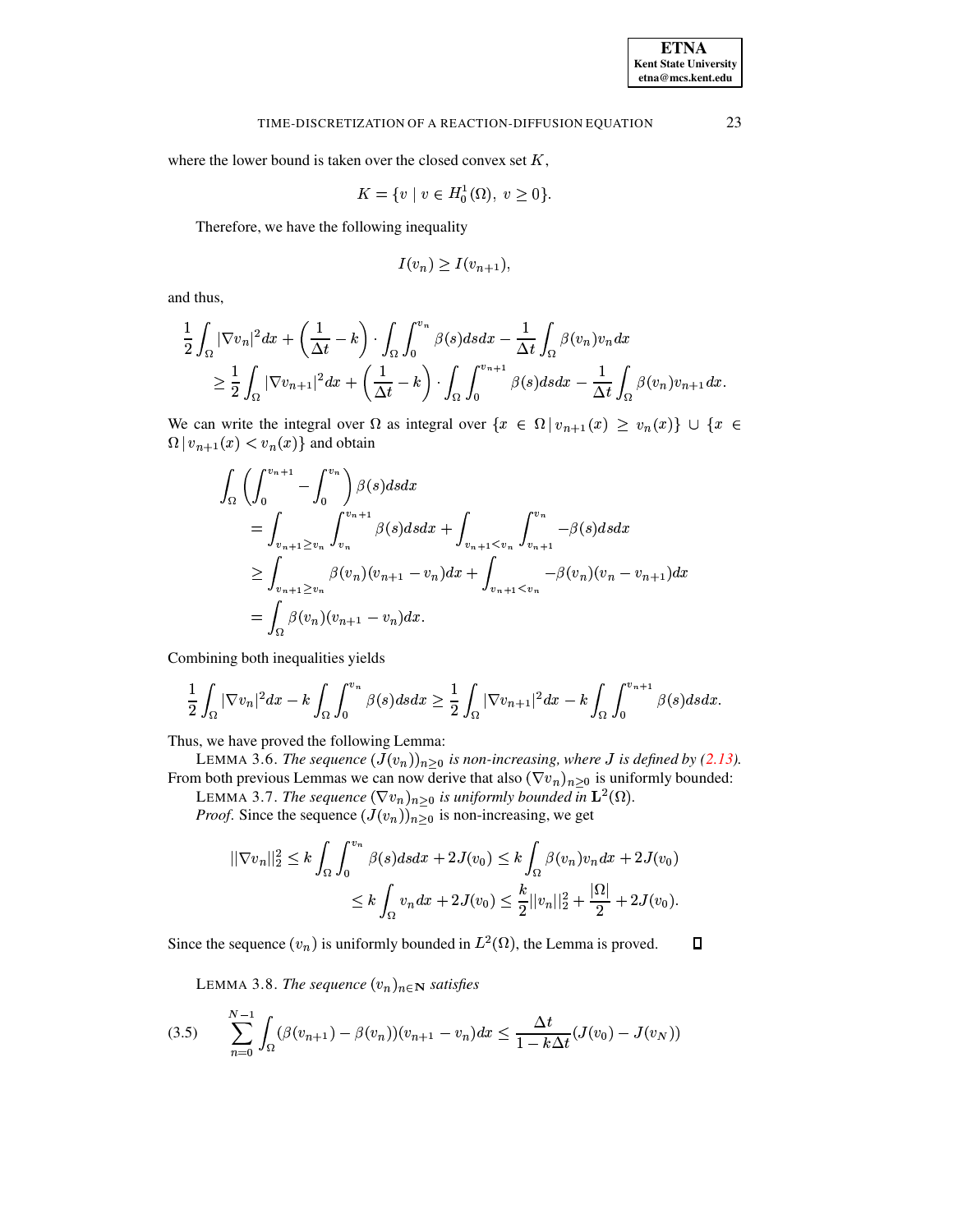*Proof.* Multiplying equality (3.1) by  $v_{n+1} - v_n$  and integrating over  $\Omega$  we obtain

$$
\int_{\Omega} (\beta(v_n) - \beta(v_{n+1}))(v_{n+1} - v_n) dx + k \Delta t \int_{\Omega} \beta(v_{n+1})(v_{n+1} - v_n) dx
$$
  
=  $\Delta t \int_{\Omega} \nabla v_{n+1} \nabla (v_{n+1} - v_n) dx = \frac{\Delta t}{2} \int_{\Omega} (|\nabla v_{n+1}|^2 - |\nabla v_n|^2 + |\nabla (v_{n+1} - v_n)|^2)$ 

and thus

$$
\int_{\Omega} (\beta(v_{n+1}) - \beta(v_n))(v_{n+1} - v_n) dx + \frac{\Delta t}{2} \int_{\Omega} (|\nabla v_{n+1}|^2 - |\nabla v_n|^2 + |\nabla (v_{n+1} - v_n)|^2)
$$
  
=  $k \Delta t \int_{\Omega} \beta(v_{n+1})(v_{n+1} - v_n) dx$ .

From which we derive the inequality

$$
\int_{\Omega} (\beta(v_{n+1}) - \beta(v_n))(v_{n+1} - v_n) dx
$$
\n
$$
\leq \frac{\Delta t}{2} \int_{\Omega} (-|\nabla v_{n+1}|^2 + |\nabla v_n|^2) + k \Delta t \int_{\Omega} \beta(v_{n+1})(v_{n+1} - v_n) dx
$$
\n
$$
= \Delta t (J(v_n) - J(v_{n+1})) +
$$
\n
$$
+ k \Delta t \left( \int_{\Omega} \int_{0}^{v_n} \beta(s) ds dx - \int_{\Omega} \int_{0}^{v_{n+1}} \beta(s) ds dx + \int_{\Omega} \beta(v_{n+1})(v_{n+1} - v_n) dx \right)
$$
\n
$$
\leq \Delta t (J(v_n) - J(v_{n+1})) +
$$
\n
$$
+ k \Delta t \left( \int_{\Omega} -\beta(v_n)(v_{n+1} - v_n) dx \right) + \int_{\Omega} \beta(v_{n+1})(v_{n+1} - v_n) dx \right)
$$
\n
$$
\leq \Delta t (J(v_n) - J(v_{n+1})) + k \Delta t \int_{\Omega} (\beta(v_{n+1}) - \beta(v_n))(v_{n+1} - v_n) dx.
$$

Therefore,

$$
\int_{\Omega} (\beta(v_{n+1}) - \beta(v_n))(v_{n+1} - v_n) dx \leq \frac{\Delta t}{1 - k \Delta t} (J(v_n) - J(v_{n+1})).
$$

 $\Box$ Adding this expression for *n* from 0 through  $N - 1$ , we obtain (3.5).

**3.4. Convergence of the method**  $(3.1)$ **.** We prove now that the solution of the backward Euler method  $(3.1)$  converges to the weak solution of  $(2.1)$  on the interval  $[0, T]$ . Furthermore, we obtain estimates on the numerical solution that allow us to extract by compactness a subsequence that converges to a function  $v$ .

First we define a piecewise linear approximation  $u_{\Delta t}$  of u by

<span id="page-9-0"></span>(3.6) 
$$
u_{\Delta t} := \beta(v_n) + \frac{t - t_n}{\Delta t} (\beta(v_{n+1}) - \beta(v_n)), \quad t_n \le t \le t_{n+1}
$$

and by  $v_{\Delta t}$  we denote a corresponding approximation of v, which is defined by

<span id="page-9-1"></span>
$$
(3.7) \t\t v_{\Delta t} := \Phi(u_{\Delta t})
$$

THEOREM 3.9. The sequence  $(v_{\Delta t})$  is uniformly bounded in  $C(0,T;H_0^1(\Omega))$  and its derivative in time is uniformly bounded in  $L^2(0,T;L^2(\Omega))$ .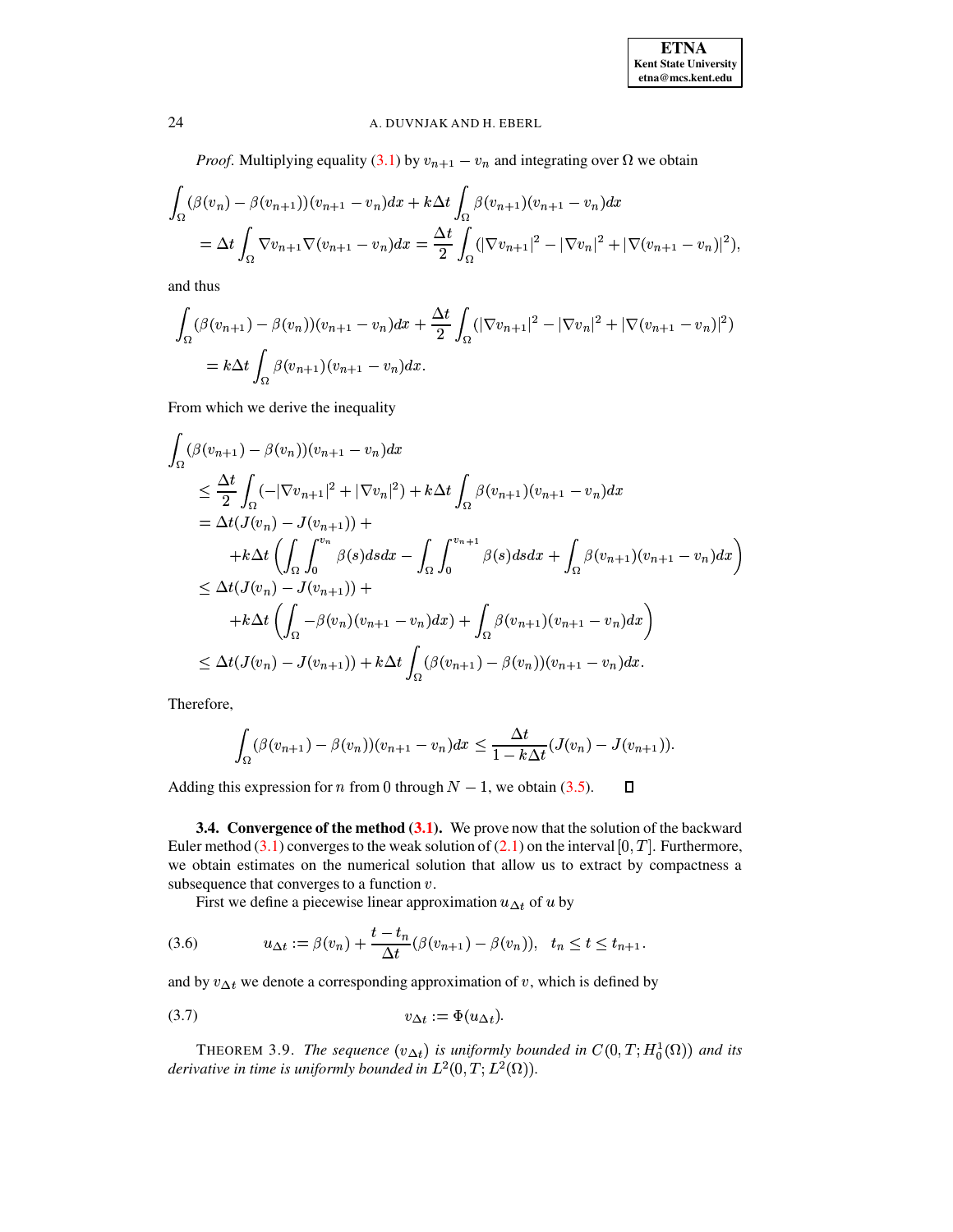| <b>ETNA</b>                  |
|------------------------------|
| <b>Kent State University</b> |
| etna@mcs.kent.edu            |

25

#### TIME-DISCRETIZATION OF A REACTION-DIFFUSION EQUATION

*Proof.* Since the function  $\Phi$  is convex and the sequence  $(v_n)$  is uniformly bounded in  $H_0^1(\Omega)$ , we can conclude that the sequence  $(v_{\Delta t})$  is uniformly bounded in  $C(0,T;H_0^1(\Omega))$ . It remains to show that the sequence  $dv_{\Delta t}/dt$  is uniformly bounded in  $L^2(0,T;L^2(\Omega))$ . From (3.6) and (3.7) we obtain with  $T = N \Delta t$ 

$$
\begin{split}\n\left\| \frac{d}{dt} v_{\Delta t} \right\|_{L^{2}(0,T;L^{2}(\Omega))}^{2} &= \sum_{n=0}^{N-1} \int_{t_{n}}^{t_{n+1}} \int_{\Omega} \Phi'(u_{\Delta t})^{2} \left( \frac{\beta(v_{n+1}) - \beta(v_{n})}{\Delta t} \right)^{2} dx dt \\
&= \sum_{n=0}^{N-1} \int_{t_{n}}^{t_{n+1}} \int_{\Omega} \varphi(u_{\Delta t})^{2} \left( \frac{\beta(v_{n+1}) - \beta(v_{n})}{\Delta t} \right)^{2} dx dt \\
&= \sum_{n=0}^{N-1} \int_{t_{n}}^{t_{n+1}} \int_{\Omega} \varphi \left( \beta(v_{n}) + \frac{t - t_{n}}{\Delta t} (\beta(v_{n+1}) - \beta(v_{n})) \right)^{2} \left( \frac{\beta(v_{n+1}) - \beta(v_{n})}{\Delta t} \right)^{2} dx dt \\
&= \frac{1}{\Delta t} \sum_{n=0}^{N-1} \int_{\Omega} (\beta(v_{n+1}) - \beta(v_{n})) \int_{\beta(v_{n})}^{\beta(v_{n+1})} \varphi(s)^{2} ds dx\n\end{split}
$$

Let us consider the integral  $\int_{\beta(v_n)}^{\beta(v_n+1)} \varphi(s)^2 ds$ . By a change of variable  $s = \beta(v)$  we can simplify this to

$$
\int_{\beta(v_n)}^{\beta(v_{n+1})} \varphi(s)^2 ds = \int_{v_n}^{v_{n+1}} \varphi(\beta(v))^2 \frac{dv}{\varphi(\beta(v))} = \int_{v_n}^{v_{n+1}} \varphi(\beta(v)) dv.
$$

Since the sequence  $(v_n)_{n\geq 0}$  is uniformly bounded in  $L^{\infty}(\Omega)$  this gives us

$$
\int_{\beta(v_n)}^{\beta(v_{n+1})} \varphi(s)^2 ds \le C(v_{n+1} - v_n).
$$

With Lemma 3.8, we obtain thus

$$
\left\| \frac{d}{dt} v_{\Delta t} \right\|_{L^{2}(0,T;L^{2}(\Omega))}^{2} \leq \frac{C}{\Delta t} \sum_{n=0}^{N-1} \int_{\Omega} (\beta(v_{n+1}) - \beta(v_{n}))(v_{n+1} - v_{n}) dx
$$
  

$$
\leq \frac{C}{1 - k\Delta t} (J(v_{0}) - J(v_{N})) = \frac{C}{1 - k\Delta t} \left( J(v_{0}) + k \frac{|\Omega|}{2} - \left( J(v_{N}) + k \frac{|\Omega|}{2} \right) \right)
$$

We want  $J(v_N) + k \frac{|\Omega|}{2}$  to be bounded from below,

$$
J(v_N) = \frac{1}{2} \int_{\Omega} |\nabla v_N|^2 dx - k \int_{\Omega} \int_0^{v_N} \beta(s) ds dx
$$
  
\n
$$
\geq \frac{1}{2} \int_{\Omega} |\nabla v_N|^2 dx - k \int_{\Omega} v_N dx \geq \frac{1}{2} \int_{\Omega} |\nabla v_N|^2 dx - \frac{k}{2} \int_{\Omega} v_N^2 dx - k \frac{|\Omega|}{2}
$$

Let  $\lambda_1$  be the first eigenvalue of the Dirichlet problem,  $-\Delta u = \lambda u$ ,  $x \in \Omega$ ;  $u = 0$ ,  $x \in \partial\Omega$ .<br>If  $k \leq \lambda_1$ , we have  $J(v) + k\frac{|\Omega|}{2} \geq 0$  for any  $v \in H_0^1(\Omega)$ ; hence we get

$$
\left\|\frac{d}{dt}v_{\Delta t}\right\|_{L^2(0,T;L^2(\Omega))}^2 \leq \frac{C}{1-k\Delta t}\left(J(v_0)+k\frac{|\Omega|}{2}\right).
$$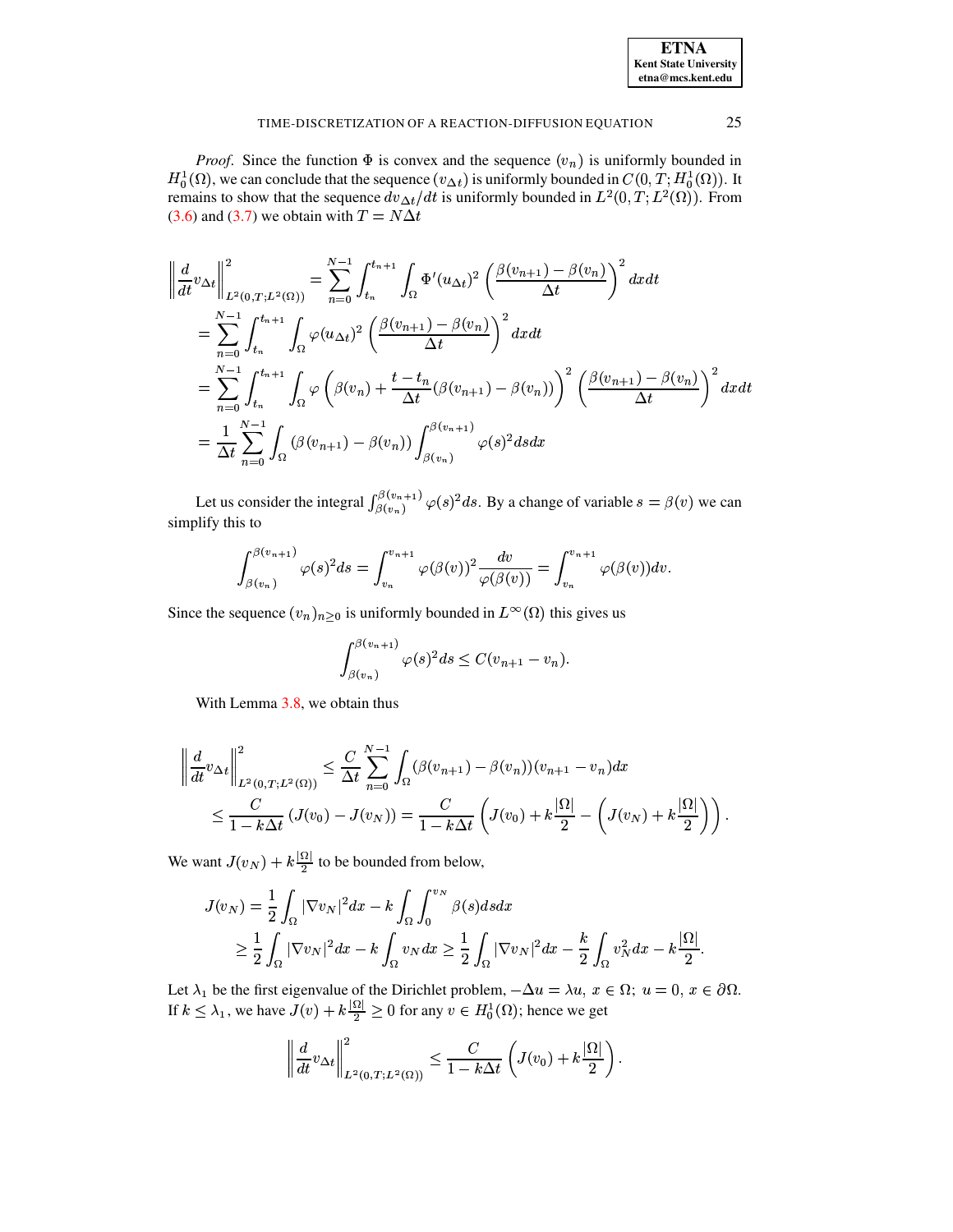If  $k > \lambda_1$ , we have

$$
J(v_N) + k \frac{|\Omega|}{2} \ge \frac{1}{2}(\lambda_1 - k) ||v_N||_2^2
$$

and

$$
\left\|\frac{d}{dt}v_{\Delta t}\right\|_{L^2(0,T;L^2(\Omega))}^2 \leq \frac{C}{1-k\Delta t}\left(J(v_0)+k\frac{|\Omega|}{2}+\frac{1}{2}(k-\lambda_1)||v_N||_2^2\right).
$$

This concludes the proof.

<span id="page-11-2"></span>THEOREM 3.10. The sequence  $(v_{\Delta t})_{\Delta t \geq 0}$  converges for  $\Delta t \to 0$  to a weak solution v of (2.12) in  $C(0,T;L^r(\Omega))$  ( $r < \infty$  if  $d = 2$ ,  $r < 2/(d-2)$  if  $d > 2$ ) and in  $C(0,T;\Omega)$  (if  $d = 1$ ).

*Proof.* The sequence  $(v_{\Delta t})_{\Delta t \geq 0}$  is uniformly bounded in  $C(0, T; H_0^1(\Omega))$  and its derivative in time is uniformly bounded in  $L^2(0,T; L^2(\Omega))$ . According to [12], [9] we can extract a subsequence which converges to a function v in  $C(0,T;\Omega)$  if  $d=1$  and in  $C(0,T;L^r(\Omega))$  $(r < \infty$  if  $d = 2, r < 2/(d - 2)$  if  $d > 2$ ).

It remains to show that this limit is a solution of (2.12). We again denote by  $(v_{\Delta t})$ the extracted subsequence. Let  $\varphi$  be a test function in  $C^2(\Omega \times (0,T)) \cap C^1(\overline{\Omega} \times [0,T])$ ,  $\varphi(x,t) = 0$  for  $x \in \partial \Omega$ .

Multiplying the equality (3.1) by  $\varphi$  and integrating over  $\Omega$ , we get

 $\Box$ 

$$
\frac{1}{\Delta t}\int_{\Omega}(\beta(v_{n+1})-\beta(v_n))\varphi dx+\int_{\Omega}v_{n+1}A\varphi dx-k\int_{\Omega}\beta(v_{n+1})\varphi dx=0.
$$

Hence for  $T = N\Delta t$ , we have

<span id="page-11-1"></span>
$$
(3.8) \sum_{n=0}^{N-1} \frac{1}{\Delta t} \int_{t_n}^{t_{n+1}} \int_{\Omega} (\beta(v_{n+1}) - \beta(v_n)) \varphi dx dt + \sum_{n=0}^{N-1} \int_{t_n}^{t_{n+1}} \int_{\Omega} v_{n+1} A \varphi dx dt - \sum_{n=0}^{N-1} k \int_{t_n}^{t_{n+1}} \int_{\Omega} \beta(v_{n+1}) \varphi dx dt = 0.
$$

The second term in this equality may be written

<span id="page-11-0"></span>
$$
(3.9) \qquad \sum_{n=0}^{N-1} \int_{t_n}^{t_{n+1}} \int_{\Omega} v_{\Delta t}(t) A\varphi dx dt + \sum_{n=0}^{N-1} \int_{t_n}^{t_{n+1}} \int_{\Omega} (v_{n+1} - v_{\Delta t}(t)) A\varphi dx dt
$$

If  $\Delta t \rightarrow 0$ , then the first part of this term converges to

$$
\int_0^T \int_{\Omega} v(t) A\varphi dx dt.
$$

Since

$$
|v_{n+1} - v_{\Delta t}(t)| \le |v_{n+1} - v_n|,
$$

we estimate the second term of  $(3.9)$  by

$$
\left|\sum_{n=0}^{N-1} \int_{t_n}^{t_{n+1}} \int_{\Omega} (v_{n+1} - v_{\Delta t}(t)) A\varphi dx dt\right|
$$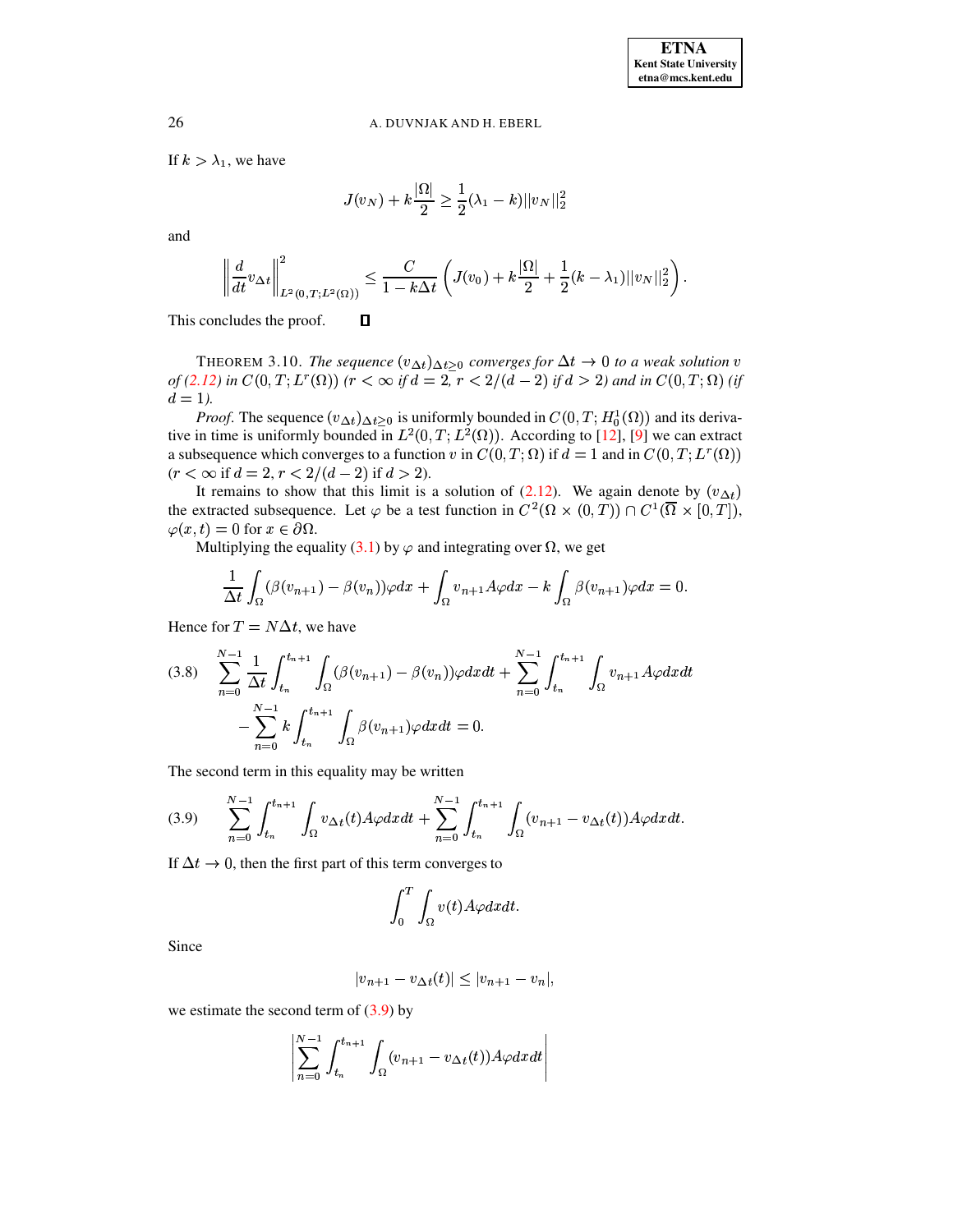$$
\leq \sum_{n=0}^{N-1} \Delta t \left( \int_{\Omega} |v_{n+1} - v_n| dx \right) ||A\varphi||_{C(0,T;\Omega)}
$$
  

$$
\leq \Delta t \left\| \frac{d}{dt} v_{\Delta t} \right\|_{L^1(0,T;L^1(\Omega))} ||A\varphi||_{C(0,T;\Omega)}.
$$

This term tends to 0 and we have

$$
\lim_{\Delta t \to 0} \sum_{n=0}^{N-1} \int_{t_n}^{t_{n+1}} \int_{\Omega} v_{n+1} A \varphi dx dt = \int_0^T \int_{\Omega} v(t) A \varphi dx dt.
$$

We study now the first term of  $(3.8)$ . It can be written as

<span id="page-12-0"></span>
$$
(3.10) \qquad \sum_{n=0}^{N-1} \int_{t_n}^{t_{n+1}} \int_{\Omega} \frac{d}{dt} \beta(v_{\Delta t}(t)) \varphi dx dt + \sum_{n=0}^{N-1} \int_{t_n}^{t_{n+1}} \int_{\Omega} \left( \frac{\beta(v_{n+1}) - \beta(v_n)}{\Delta t} - \frac{d}{dt} \beta(v_{\Delta t}(t)) \right) \varphi dx dt
$$

The first part is equal to

$$
\sum_{n=0}^{N-1} \int_{\Omega} (\beta(v_{n+1})\varphi(t_{n+1}) - \beta(v_n)\varphi(t_n))dx - \sum_{n=0}^{N-1} \int_{t_n}^{t_{n+1}} \int_{\Omega} \beta(v_{\Delta t}(t))\frac{d\varphi}{dt}dxdt,
$$

and this term converges to

$$
\int_{\Omega} (\beta(v(x,T))\varphi(x,T) - \beta(v(x,0))\varphi(x,0))dx - \int_0^T \int_{\Omega} \beta(v(t))\frac{d\varphi}{dt}dxdt.
$$

Since

$$
\frac{d}{dt}\beta(v_{\Delta t}(t)) = \frac{\beta(v_{n+1}) - \beta(v_n)}{\Delta t},
$$

the second term in  $(3.10)$  is equal to zero. We turn now to the estimate of the quantity

$$
\sum_{n=0}^{N-1} k \int_{t_n}^{t_{n+1}} \int_{\Omega} \beta(v_{n+1}) \varphi dx dt.
$$

which can be re-written as

<span id="page-12-1"></span>(3.11) 
$$
\sum_{n=0}^{N-1} k \int_{t_n}^{t_{n+1}} \int_{\Omega} (\beta(v_{n+1}) - \beta(v_{\Delta t}(t))) \varphi dx dt + \sum_{n=0}^{N-1} k \int_{t_n}^{t_{n+1}} \int_{\Omega} \beta(v_{\Delta t}(t)) \varphi dx dt.
$$

The second part of this term converges to

$$
\int_0^T\int_\Omega \beta(v(t))\varphi dxdt.
$$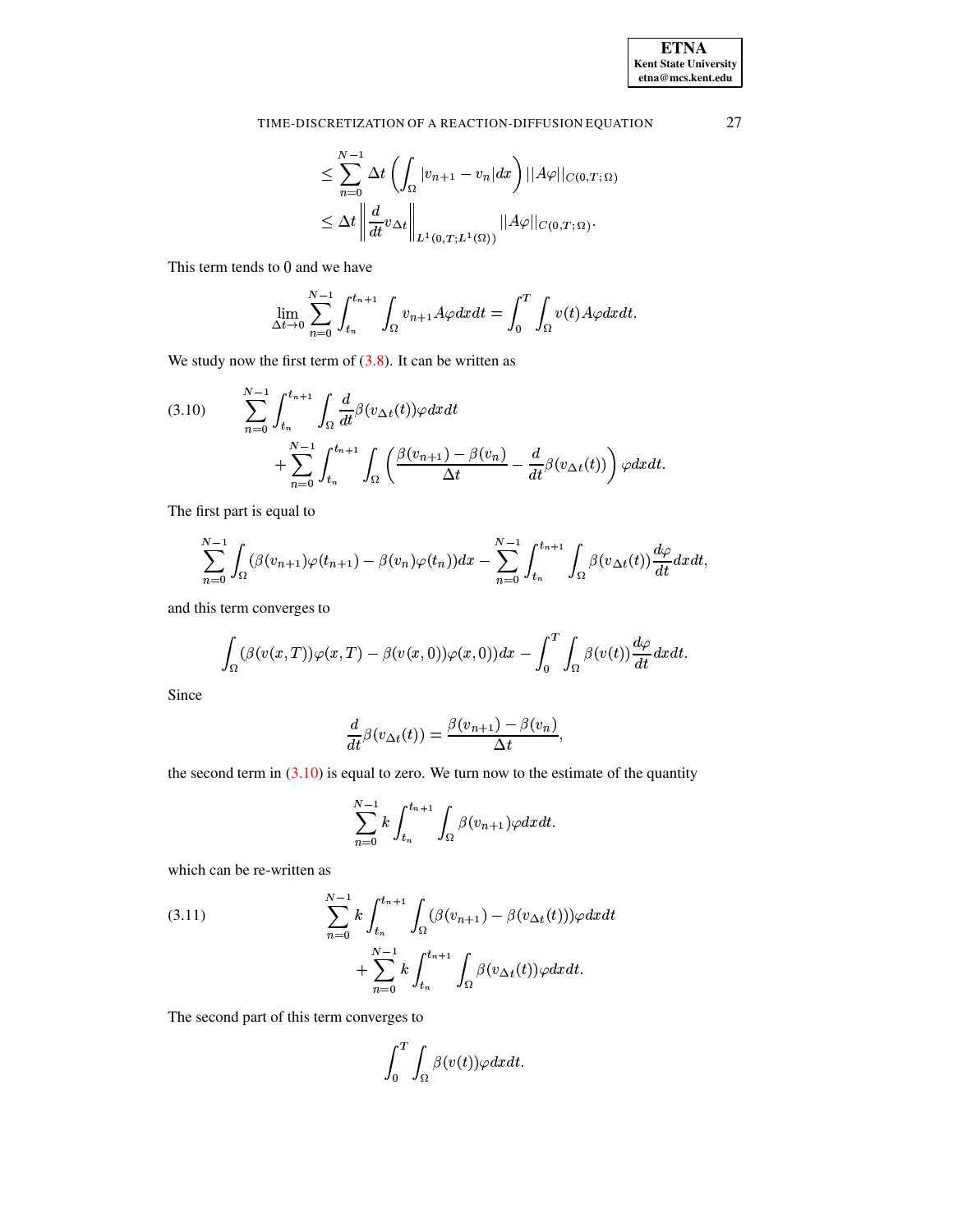The first part of  $(3.11)$  is equal to

$$
\sum_{n=0}^{N-1} k \int_{t_n}^{t_{n+1}} \int_{\Omega} \left(1 - \frac{t - t_n}{\Delta t}\right) (\beta(v_{n+1}) - \beta(v_n)) \varphi dx dt.
$$

and is bounded by

$$
\Delta t \sum_{n=0}^{N-1} k \left( \int_{\Omega} |\beta(v_{n+1}) - \beta(v_n)| dx \right) ||\varphi||_{C(0,T;\Omega)}
$$
  
\n
$$
\leq C \Delta t \sum_{n=0}^{N-1} k ||\beta(v_{n+1}) - \beta(v_n)||_2 ||\varphi||_{C(0,T;\Omega)}
$$
  
\n
$$
= C \Delta t \sum_{n=0}^{N-1} k \Delta t ||Av_{n+1} - k \beta(v_{n+1})||_2 ||\varphi||_{C(0,T;\Omega)}
$$
  
\n
$$
\leq C \Delta t ||\varphi||_{C(0,T;\Omega)}
$$

It follows that for every  $\varphi \in C^2(\overline{\Omega} \times [0,T])$ , v satisfies

$$
\int_{\Omega} (\beta(v(x,T))\varphi(x,T) - \beta(v(x,0))\varphi(x,0))dx - \int_{0}^{T} \int_{\Omega} \beta(v(t))\frac{d\varphi}{dt}dxdt + \int_{0}^{T} \int_{\Omega} v(t)A\varphi dxdt - \int_{0}^{T} \int_{\Omega} \beta(v(t))\varphi dxdt.
$$

Hence, v is a weak solution. Since this solution is unique, the sequence  $(v_{\Delta t})_{\Delta t \geq 0}$  converges to  $v$ . This concludes the proof.  $\Box$ 

REMARK 3.11. The fact that for our method  $\frac{d}{dt}\beta(v_{\Delta t}(t)) - \frac{\beta(v_{n+1}) - \beta(v_n)}{\Delta t} = 0$  simplifies the proof of Theorem 3.10. For other time-discretization scheme we should prove that the difference between the time derivative of the approximation  $u_{\Delta t}$  and the approximation of the time derivative of u is small enough.

REMARK 3.12. In the case where the constant  $k$  is smaller than zero, the proof of the convergence for the numerical method is the same. It is easy to see that the null function is a subsolution and  $||v_n||_{\infty}$  is a supersolution of problem (3.1).

<span id="page-13-0"></span>4. Application of the numerical method. In order to illustrate the proposed numerical method, we apply it to the prototype biofilm model  $(1.1)$  with initial and boundary conditions

$$
\begin{cases}\nS|_{\partial\Omega} = S_1, & M|_{\partial\Omega} = 0, \\
S|_{t=0} = S_0, & M|_{t=0} = M_0\n\end{cases}
$$

describing a single-species/single-substrate biofilm. It is known that under these boundary conditions a unique solution with  $M < 1$  exists for all  $t > 0$  [4]. Although our method was derived independent of the space dimension we restrict ourselves to the one-dimensional case here, because this allows a simple visual representation of the numerical solution as a surface over the  $x$ -t-plane.

We carry out the transformation of the dependent variable  $M$  as described in section 2.2 above. Accordingly, by v we denote  $\Phi(M)$  and instead of system (1.1) we solve the system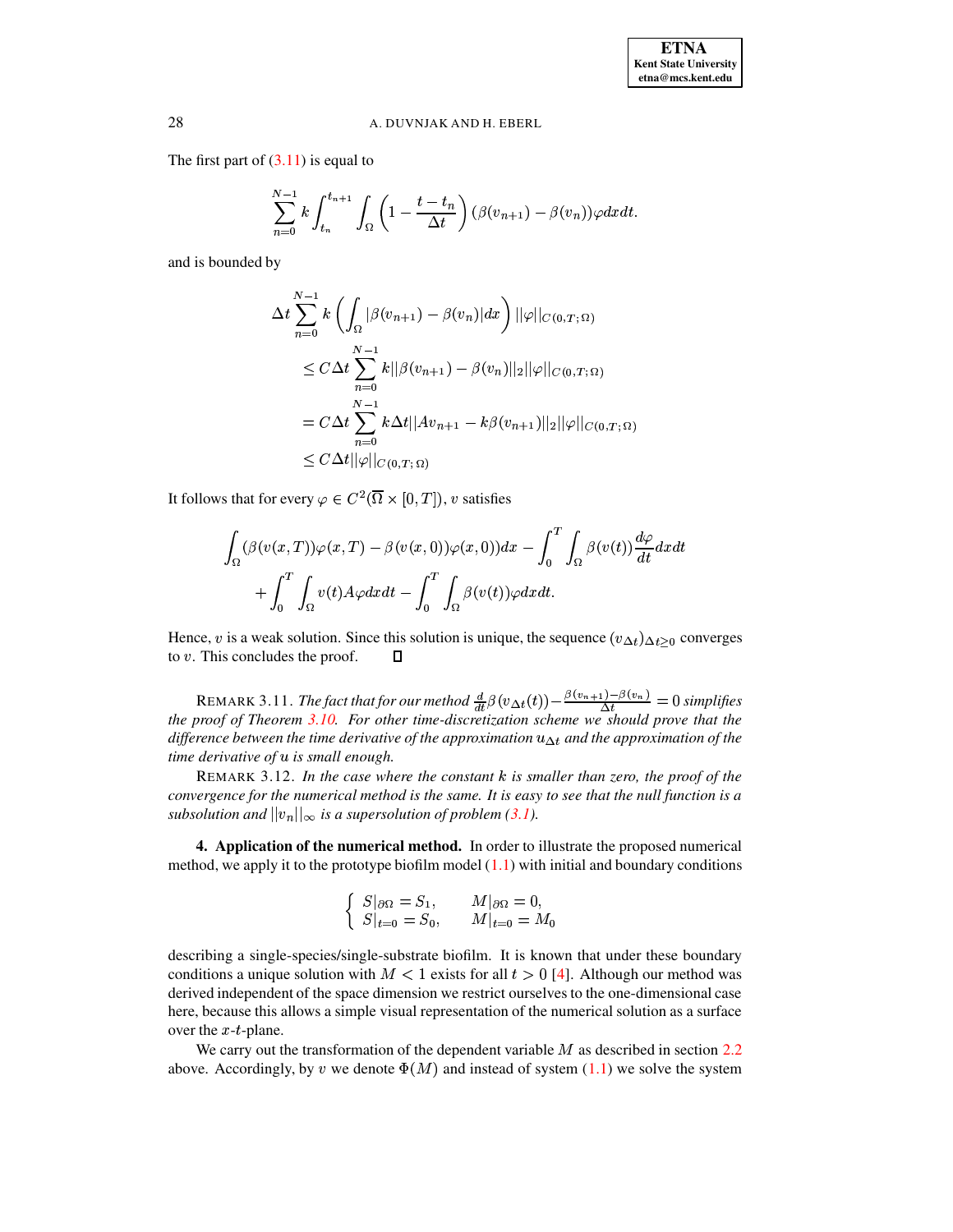for S and  $v = \Phi(M)$ 

(4.1) 
$$
\begin{cases} \frac{\partial S}{\partial t} = d_1 \Delta S - \frac{k_1 S \beta(v)}{k_2 + S} \\ \frac{\partial \beta(v)}{\partial t} = d_2 \varepsilon \Delta v + \beta(v) \cdot \left(\frac{k_3 S}{k_2 + S} - k_4\right) \\ S|_{\partial \Omega} = S_1, \quad v|_{\partial \Omega} = 0, \\ S|_{t=0} = S_0, \quad v|_{t=0} = \Phi(M_0). \end{cases}
$$

The equation for  $S$  is a semi-linear reaction-diffusion equation, which does not pose any additional difficulties in the present context. For the sake of simplicity we use an implicit Euler method for its time-discretization. Thus, our semi-discretization in time leads to the following problem:

Let  $N \in \mathbb{N}$  and  $\Delta t = \frac{T}{N}$ . For  $n = 1, ..., N$  we look for functions  $S_n$  and  $v_n$  such that

<span id="page-14-0"></span>
$$
(4.2) \quad\n\begin{cases}\nS_{n+1} - S_n & = \Delta t d_1 \Delta S_{n+1} - \Delta t \frac{k_1 S_{n+1} \beta(v_{n+1})}{k_2 + S_{n+1}}, \\
\beta(v_{n+1}) - \beta(v_n) & = \Delta t \epsilon d_2 \Delta v_{n+1} + \Delta t \beta(v_{n+1}) \left(\frac{k_3 S_{n+1}}{k_2 + S_{n+1}} - k_4\right).\n\end{cases}
$$

It is easy to see that the sequences  $(S_n)$  and  $(\nabla S_n)$  are bounded in  $L^{\infty}$  and  $L^2$  respectively and the convergence result can be established in the same manner as it was done for the method  $(3.1)$ .

The elliptic boundary value problem that has to be solved in every time-step is discretised by the standard finite element method.

$$
\beta(u) \approx \sum_{j=1}^N \beta(u_j)\phi_j(x),
$$

where  $\phi_i$  are interpolation functions,  $u_i \approx u(x^j)$  and  $x^j \in \Omega$  are nodal points. As a results of this space discretization, we obtain a system of nonlinear equations in every time-step, which we solve using the one-step SOR-Newton method.

The diffusion coefficient  $D_2(M)$  in the equation  $(1.1)_2$  vanishes where  $M = 0$  and the parabolic equation degenerates there. The set of such points where  $M \rightarrow 0^+$  is the interface (between the biofilm and the surrounding aqueous phase). This interface defines also a set of points where  $\beta(v)$  vanishes. It is known that in the neighborhood of such an interface the finite element method (and similarly other standard discretization schemes like finite differences and finte volumes) can yield oscillatory solutions, that are slightly negative beyond theoretical interfaces. These interface oscillations pose a numerical problem in their own right, which are beyond the scope of our study focusing on time integration. For the time being, we cut the solution and in each time step we use the "modified algebraic correction"

$$
v_i := [v_i]_+.
$$

A space-discretization scheme that adequately describes the interfaces shall be discussed in a forthcoming study.

**4.1. Numerical results.** We restrict ourselves to the interval  $\Omega = (0, 1)$ . The discrete system (4.2) is applied to solve the problem (1.1) with the following model parameters:  $a =$  $b = 1, d_1 = 60.0, d_2 \varepsilon = 0.0025, k_1 = 3.27, k_2 = 0.00875, k_3 = 0.19, k_4 = 0.00001$ . The initial substrate concentration is a given constant  $S_0 = 1.5$  and we choose  $S_1 = 1.5$ . Several variants of initial biomass density  $M_0$  are tested, in particular, a sine function, a sum of sines and a cap function. All simulations are carried out on an equidistant spatial grid.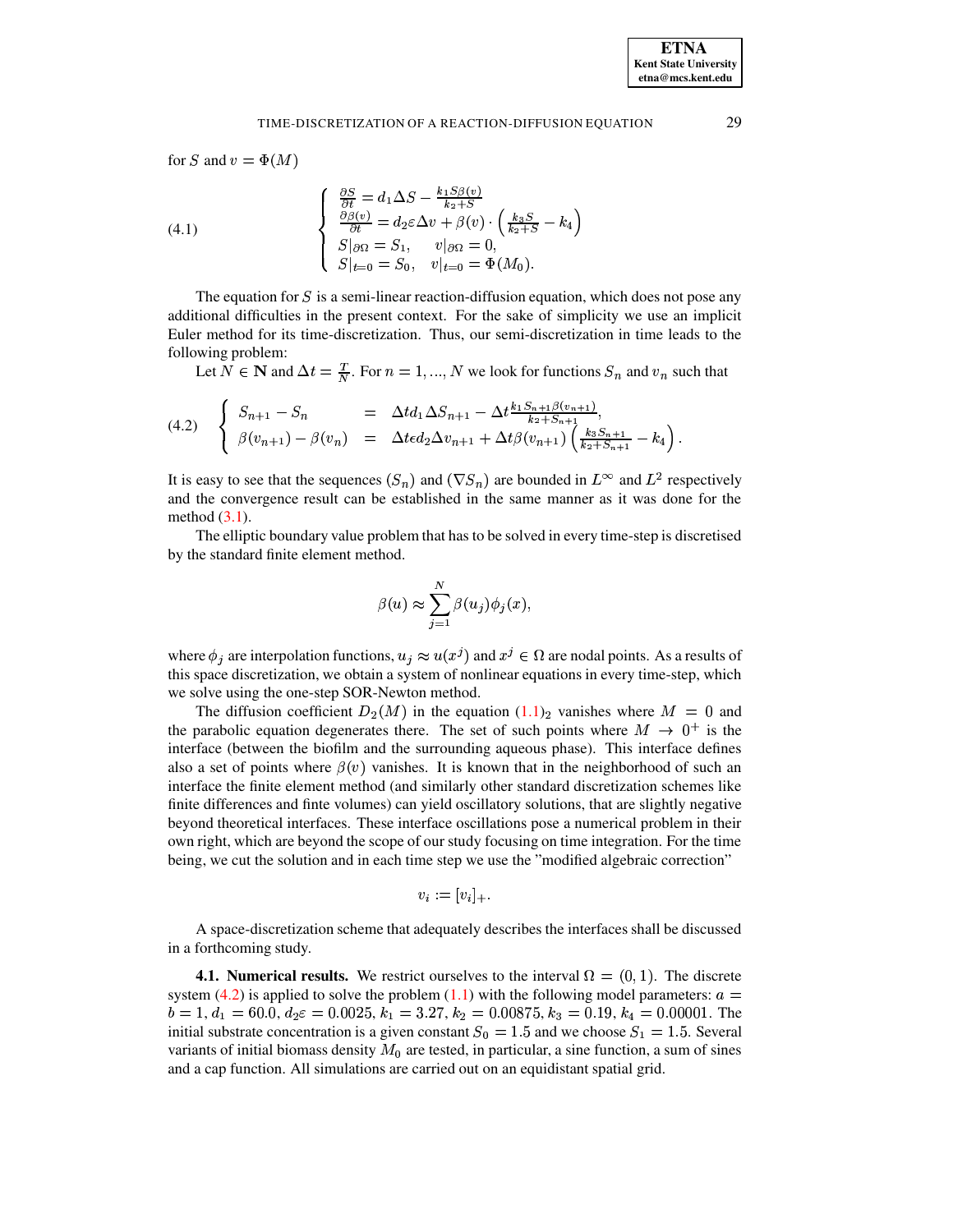

<span id="page-15-0"></span>FIG. 4.1. *Evolution of the biomass density*  $M(t, x)$  *for a single-bump initial function. The symmetry around the center of*  $\Omega$  *is preserved. As t increases, the biofilm compresses, i.e.,*  $M \rightarrow 1$ *.* 



<span id="page-15-2"></span>FIG. 4.2. *Evolution of the biomass density*  $M(t, x)$  *for double-bump initial data; as t increases, the initially denser region grows faster, eventually both regions merge into one big colony.*



<span id="page-15-1"></span>FIG. 4.3. Evolution of the biomass density  $M(t, x)$  for initial data that were positive only over a subset of  $\Omega$ . *The biofilm simultaneously compresses*  $(M \rightarrow 1)$  *and expands with a moving biofilm/water interface.*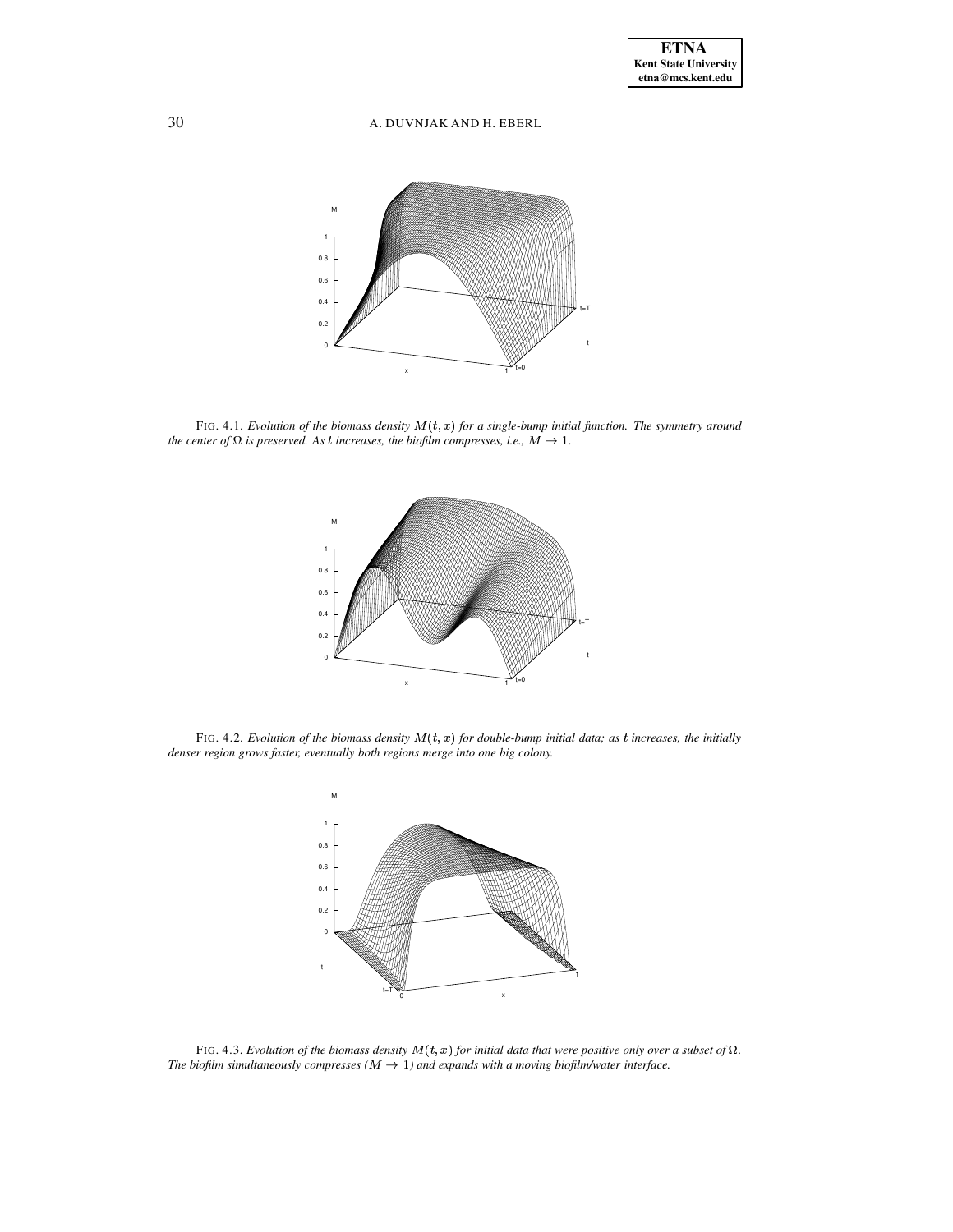The results for M are plotted in Figures [4.1](#page-15-0)[-4.3.](#page-15-1) In all simulations S is such that it decreases inside the biofilm, i.e., inside the region where  $M > 1$ , due to decay as expressed by the negative sign of the reaction term.

Figure [4.1](#page-15-0) shows the time evolution of the initial biomass defined by the function

$$
M_0(x) = 0.95 \sin(\pi x), \quad x \in (0, 1).
$$

In this example we have  $T = 4.0$ . In Figure [4.2](#page-15-2) we illustrate the evolution of the initial biomass given by

$$
M_0(x) = \frac{2}{5} \left( \sin(c\pi x) + \sin(c2\pi x) + \sin(c4\pi x) \right), \quad x \in (0, 1),
$$

where  $c = 0.730445$  and, again,  $T = 4.0$ . In Figure [4.3](#page-15-1) we plot the evolution of the initial biomass

<span id="page-16-0"></span>(4.3) 
$$
M_0(x) = \begin{cases} 0.9 \exp(-\frac{0.45^2}{0.45^2 - x^2}), & 0.15 \le x \le 0.85, \\ 0, & \text{otherwise,} \end{cases}
$$

until  $T = 3.0$ .

The behavior of the system is essentially determined by the value of the coefficients  $a, b$ and  $\varepsilon$  in the non-linear diffusion function. For example for  $a = b = 3$  the term  $\frac{M^o}{(1 - M)^a}$  in the diffusion coefficient  $D_2(M)$  is for  $M < 10^{-4}$  smaller than  $1.1 \cdot 10^{-12}$  and in numerical computation the interface is shifted. The function  $\Phi$  grows very fast away from 0 and  $\Phi(x)$  <  $2.6 \cdot 10^{-13}$  for  $x < 10^{-3}$ . This implies that the biomass density inside the biofilm increases very slowly, while it grows quickly close to the interface, towards the nutrient source, i.e., the boundaries of the domain. This is due to both, higher nutrient availability at the interface than inside the biofilm, as well as due to pushing of biomass from inside the biofilm towards the interface as new biomass is produced in the biofilm (*squeezing property*). As a consequence, we get very large space derivatives of M at the interface (i.e.,  $\frac{dM}{dr}$ ). In case [\(4.3\)](#page-16-0), where  $t = 0$ the biomass density was not everywhere positive, this leads simultaneously to a compression of the biofilm (i.e.,  $M \to 1$ ) and to spatial expansion of the biofilm, i.e., to a moving interface.

Since  $M = \beta(v)$ , as a result of small perturbations in v we have big perturbations in M. In order to avoid these perturbations and consequently errors, we have to refine the mesh in a region where the derivative of  $\beta(v)$  is large.

Let us consider the case  $a = b = 3$  and pick the remaining parameters as in the previous examples. Starting computation from the initial cap function  $M_0$  given by [\(4.3\)](#page-16-0) after  $t =$ 0.199, the uniform spatial mesh was refined by six moving points in the interval  $(x_{i-1}, x_{i+1})$ where the function  $\beta(v)$  took a large jump; consequently, the timestep was refined as well. Figure [4.4](#page-17-0) shows the evolution of the  $\beta(v)$  after the time  $T = 0.799$ .

Data oscillation is intrinsic information missed by the averaging process associated with FEM. In our model that happened for some model parameters when the biomass grows fast or if the two initial colonies merge. The next step is to construct an efficient adaptive FEM method for the non linear stationary problems which we solve in each time step in order to ensure a reduction rate of data oscillations; this will be dealt with in a forthcoming study.

<span id="page-16-1"></span>**4.2. Comparison with alternative approaches.** Since no non-trivial solution of equation  $(1.1)$  is explicitly known, we compare the numerical solution obtained with the proposed method with a solution that was computed by a relaxation method suggested in [\[10\]](#page-22-9) for a similar problem. In this relaxation method, for a  $u_0 \in (0, 1)$  the functions b and  $\beta$  are defined by linearization as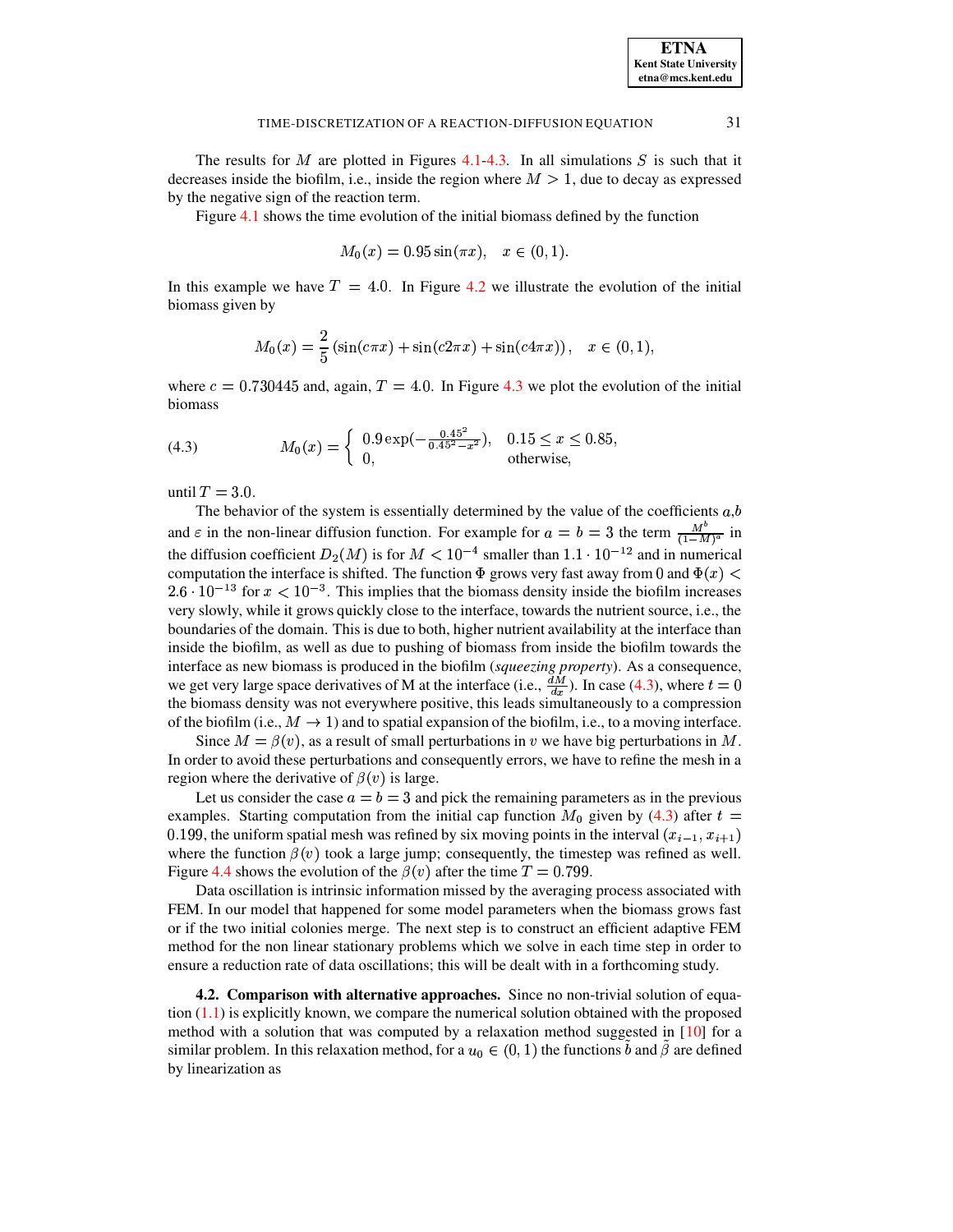

<span id="page-17-0"></span>FIG. 4.4. Solution surface  $M(t, x)$  for initial data (4.3) with refined spatial grid at the biofilm/water interface.



<span id="page-17-3"></span>FIG. 4.5. Comparison of the proposed transformation method  $(3.1)$  with the linearization approach  $(4.6)$  for the choice of parameter  $d = 0.5$ ; the plotted surface shows the difference between both numerical solutions.

$$
\tilde{\beta}(x) = \begin{cases}\n\Phi(x), & x \le u_0, \\
\Phi'(u_0)(x - u_0) + \Phi(u_0), & x > u_0,\n\end{cases}
$$
\n
$$
\tilde{b}(x) = \begin{cases}\nx, & x \le u_0, \\
b(\tilde{\Phi}(x)) = \beta(\Phi'(u_0)(x - u_0) + \Phi(u_0)), & x > u_0,\n\end{cases}
$$

Thus, the equation

<span id="page-17-2"></span>(4.4) 
$$
\frac{\partial}{\partial t}\beta(v) - d_2\Delta v = k\beta(v), \quad x \in \Omega, \quad t > 0,
$$

can be re-written as

<span id="page-17-1"></span>(4.5) 
$$
\frac{\partial}{\partial t}\tilde{b}(w) - d_2\Delta\tilde{\beta}(w) = k\tilde{b}(w), \quad x \in \Omega, \quad t > 0,
$$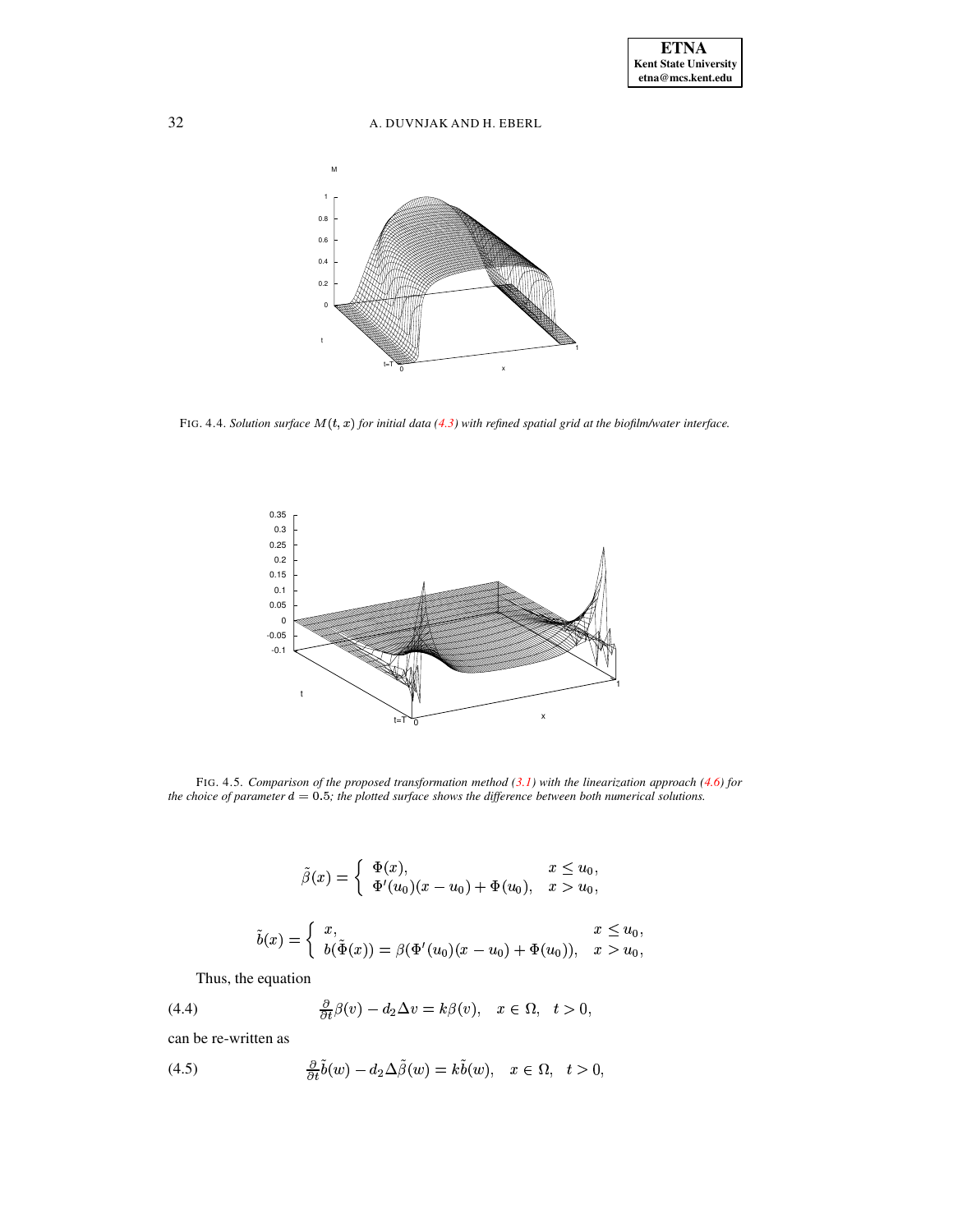

<span id="page-18-3"></span>FIG. 4.6. Comparison of the proposed transformation method  $(3.1)$  with the linearization approach  $(4.6)$  in section 4.2 for the choice of parameter  $d = 0.99$ ; the plotted surface shows the difference between both numerical solutions.

where  $v = \tilde{\beta}(w)$ . It is easy to see that the functions  $\tilde{b}$  and  $\tilde{\beta}$  are strictly monotone and Lipschitz-continuous:

$$
0 \le b' \le 1, \qquad 0 \le \beta' \le \Phi'(u_0).
$$

 $\overline{a}$ 

The relaxation approximation scheme of  $[10]$  applied to the equation  $(4.5)$  works as follows: On the time level  $t_n = n\Delta t$ ,  $\Theta_n$  is determined from the linear elliptic equation

<span id="page-18-0"></span>(4.6) 
$$
\lambda_n(\Theta_n - \tilde{\beta}(w_{n-1})) - \Delta t d_2 \Delta \Theta_n = k \Delta t \tilde{b}(w_{n-1}),
$$

$$
\Theta_n = 0 \quad \text{on} \quad \partial \Omega,
$$

where  $\lambda_n \in L^{\infty}(\Omega)$  is a relaxation function. Function  $w_n$  is determined from

$$
\tilde{b}_N(w_n) := \tilde{b}_N(w_{n-1}) + \lambda_n(\Theta_n - \tilde{\beta}(w_{n-1})),
$$

where  $\tilde{b}_N$  is the regularization of the function  $\tilde{b}$ ,

$$
\tilde{b}_N(s) := \tilde{b}(s) + \Delta t^d s.
$$

The relaxation function  $\lambda_n$  is sought recusively in a finite number of steps. The following iteration scheme is used:

(4.7) 
$$
\lambda_{n,k-1}(\Theta_{n,k}-\hat{\beta}(w_{n-1})) - \Delta td_2 \Delta \Theta_{n,k} = k \Delta t \hat{b}(w_{n-1}),
$$

$$
\Theta_n = 0 \quad \text{on} \quad \partial \Omega,
$$

where

<span id="page-18-1"></span>
$$
(4.8) \qquad \bar{\lambda}_{n,k} := \frac{b(w_{n-1} + \mu_{n,k}(\Theta_{n,k} - \beta(w_{n-1})) - b(w_{n-1})}{\Theta_{n,k} - \tilde{\beta}(w_{n-1})} + \frac{2}{3}\Delta t^d,
$$

<span id="page-18-2"></span>(4.9) 
$$
\lambda_{n,k} := \min\{\lambda_{n,k}, \lambda_{n,k-1}\} \quad \text{for} \quad k = L, L+1, ... \quad \text{and} \quad \lambda_{n,k} := \bar{\lambda}_{n,k}, \quad \text{for} \quad k = 1, ..., L
$$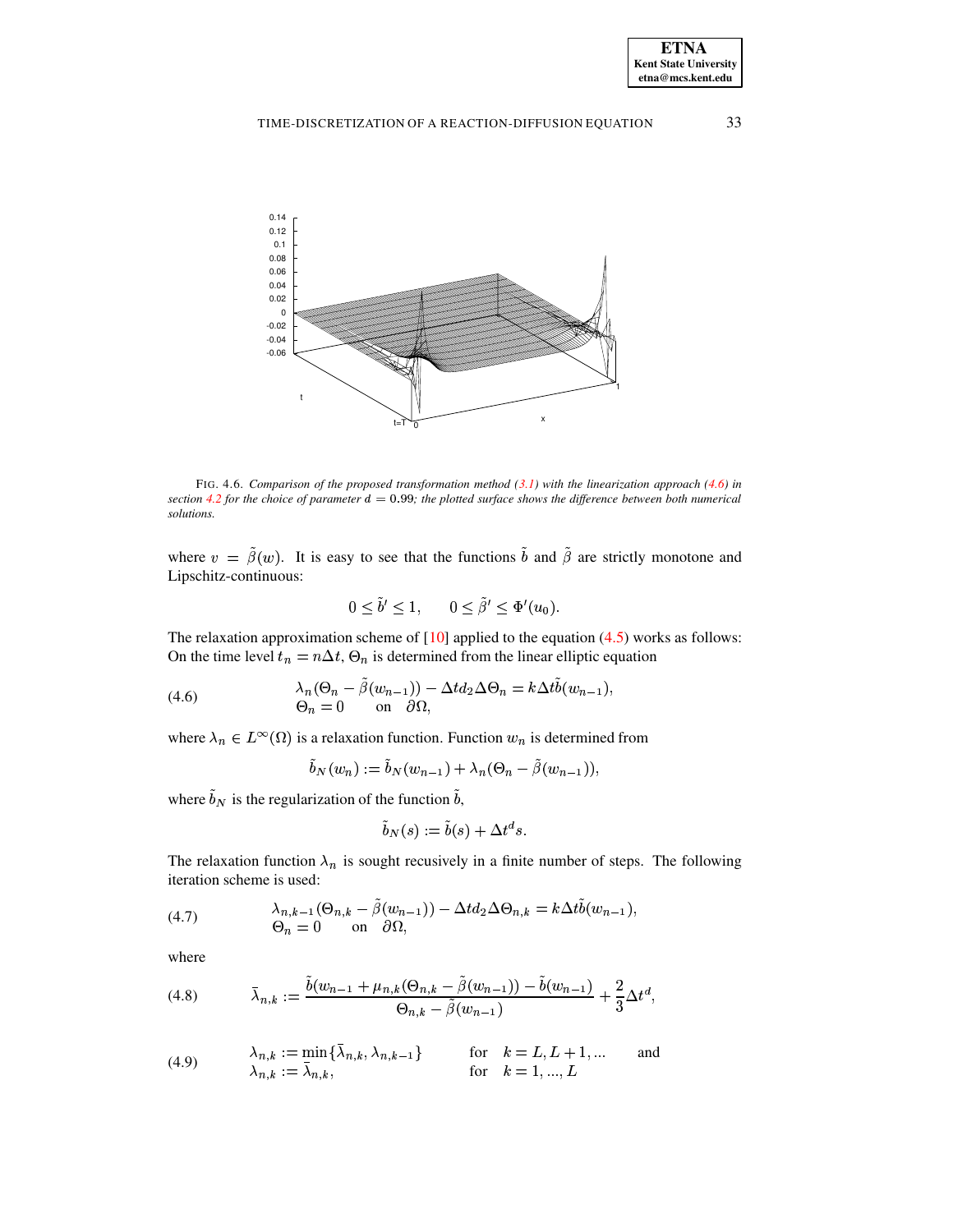with

<span id="page-19-0"></span>
$$
(4.10) \qquad \bar{\mu}_{n,k} := \min\left\{K, \frac{\tilde{\beta}^{-1}(\tilde{\beta}(w_{n-1}) + \alpha(\Theta_{n,k} - \tilde{\beta}(w_{n-1})) - w_{n-1})}{\Theta_{n,k} - \tilde{\beta}(w_{n-1})}\right\},
$$

<span id="page-19-1"></span>(4.11) 
$$
\mu_{n,k} := \min\{\bar{\mu}_{n,k}, \mu_{n,k-1}\} \quad \text{for} \quad k = L, L+1, ... \quad \text{and} \quad \mu_{n,k} := \bar{\mu}_{n,k}, \quad \text{for} \quad k = 1, ..., L.
$$

The constants  $d, \alpha, L$  and K are parameters of the numerical method that must be chosen appropriately and case dependent. This is in contrast to method  $(3.1)$  introduced above, which does not require this kind of user interaction. More specific,  $d \in (0,1)$ ,  $\alpha \in (0,1)$  is close to  $1, \infty > L \ge 1$  is an integer, and  $K \ge 0$  is a large constant. Since the difference quotient in (4.10) needs not be bounded, it is truncated by K. In the points  $x \in \Omega$  where  $\Theta_{n,k} - \beta(w_{n-1})$ , the difference quotients in (4.8), (4.10) are defined by  $\tilde{b}'(w_{n-1}) \min\{K, \frac{\alpha}{\tilde{b}'(w_{n-1})}\},$ 

 $\min\{K, \frac{\alpha}{\tilde{\beta}'(w_{n-1})}\}\$ , respectively. The iterations start with

(4.12) 
$$
\mu_{n,0} := \min\{K, \frac{\alpha}{\tilde{\beta}^t(w_{n-1})}\}, \qquad \lambda_{n,0} := \tilde{b}^t(w_{n-1})\mu_{n,0} + \Delta t^d.
$$

The choice  $\lambda_{n,k} := \lambda_{n,k}, \mu_{n,k} := \bar{\mu}_{n,k}$  is not convergent for  $k \to \infty$ , especially in the neighborhood of interfaces  $(\tilde{b}'(x) = 0, \tilde{\beta}'(x) = 0)$ . By means of the construction (4.9), (4.11), the sequences  $\lambda_{n,k}, \mu_{n,k}$  are forced to be monotone and hence convergent. In each time step a linear reaction-diffusion equation  $(4.6)$  is solved using the same finite element method for space discretization that was used above. The arising system of linear equations is solved directly (while the corresponding non-linear system of  $(3.1)$ ) is solved by the onestep SOR-Newton method).

In order to compare the relaxation method  $(4.6)$  with our method  $(3.1)$  in an example, we consider the initial boundary problem for equation (4.4) on interval  $\Omega = (0, 1)$ . Picking  $a = b = 1$ ,  $v = 0$  on  $\partial\Omega$  and the initial function  $v_0 = \Phi(M_0)$ , where  $M_0$  is the cap function given by  $(4.3)$ . To be able to observe the characteristic behavior of our system in a short time, we choose  $d_1 = 0.05$  and  $k = 5$ . Again, equidistant spacing in x-direction is used. Figure 4.7 shows the evolution of the initial function until  $t = 1.34$  calculated by method (3.1).

We operate (4.6) with parameters  $K = 10^{10}$ ,  $L = 100$  and  $a = 0.99999$ . The computations show hat for our example this method is greatly influenced by the choice of the methods parameters. The sequences  $\lambda_{n,k}$  and  $\bar{\mu}_{n,k}$  do not converge with respect to k in the neighborhood of interfaces. It is not clear, however, how the choice of  $L$  influences the result of the computation. Greater  $L$  implies longer computing time (CPU), which makes direct comparison of both methods difficult in this regard; e.g., with chosen parameters, the relaxation method  $(4.6)$  needs five times more CPU time than the method  $(3.1)$ . Figure 4.5 shows the difference between our solution and the solution computed by the method (4.6) with  $d = 0.5$ , while Figure 4.6 show this difference for  $d = 0.99$ .

The experiment was repeated with a smaller time step, keeping the remaining parameters unchanged. The difference between the solutions of the method  $(3.1)$  and method  $(4.6)$  is illustrated in Figure 4.8 for  $d = 0.5$  and in Figure 4.9 for  $d = 0.99$ .

The results obtained by relaxation method  $(4.6)$  can be improved by a variant, in which for the iteration scheme for  $\lambda_n$  we use

<span id="page-19-2"></span>(4.13) 
$$
\bar{\lambda}_{n,k} := \frac{\tilde{b}(w_{n-1} + \mu_{n,k}(\Theta_{n,k} - \tilde{\beta}(w_{n-1})) - \tilde{b}(w_{n-1})}{\Theta_{n,k} - \tilde{\beta}(w_{n-1})},
$$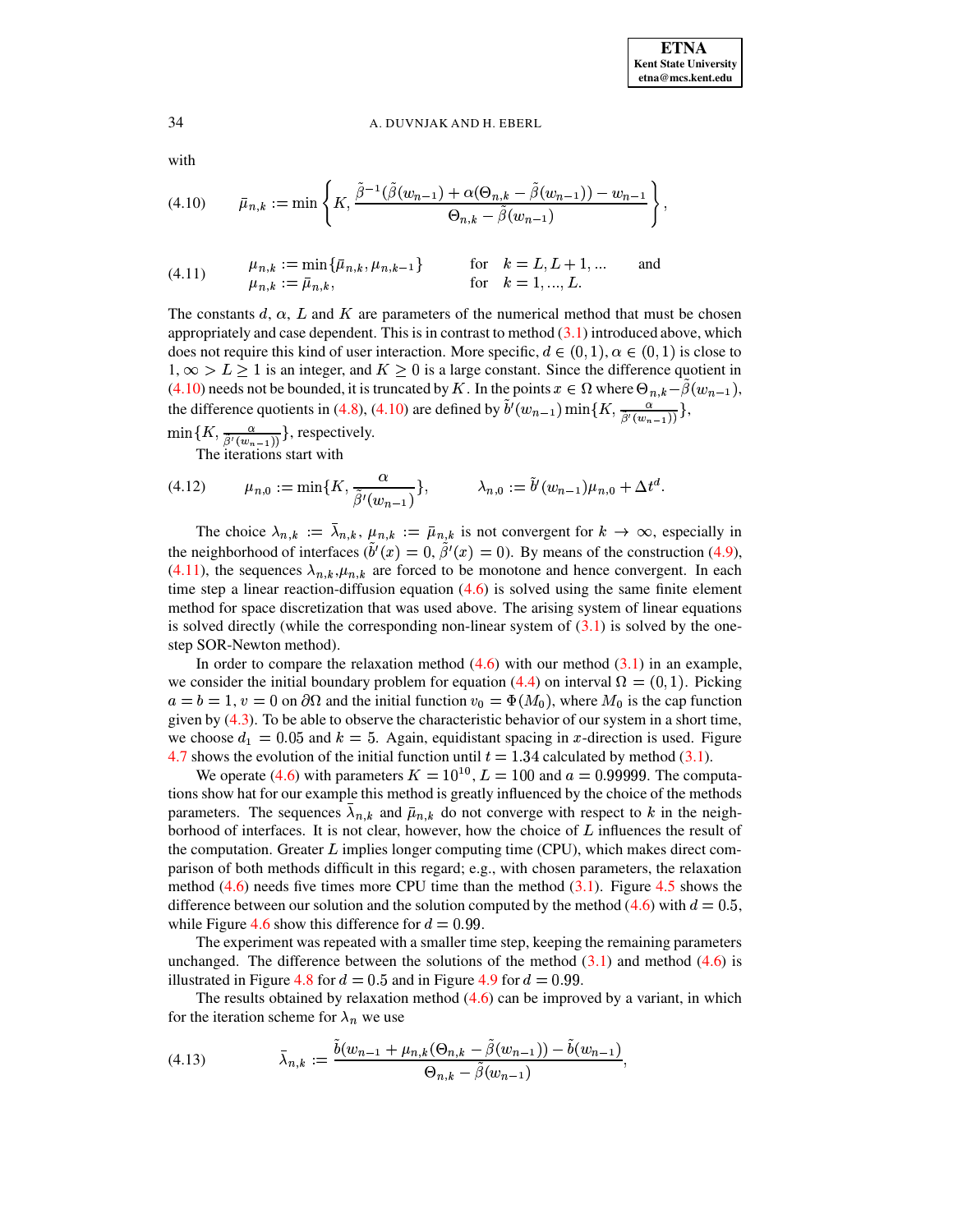

<span id="page-20-0"></span>FIG. 4.7. Solution of the test problem in section 4.2; plotted is the solution surface as computed by the proposed methods  $(3.1)$ .



<span id="page-20-1"></span>FIG. 4.8. Comparison of the proposed transformation method  $(3.1)$  with the linearization approach  $(4.6)$  and the choice of parameter  $d = 0.5$  with a smaller time-step than in Figure 4.5; the plotted surface shows the difference between both numerical solutions.

instead of (4.8) and in which the iteration for  $\lambda_n$  is started with

<span id="page-20-2"></span>
$$
(4.14) \qquad \lambda_{n,0} := b'(w_{n-1})\mu_{n,0},
$$

This is illustrated in Figure 4.10 for the difference between the solution of the method  $(3.1)$ and the modified relaxation method for  $t \leq T = 0.134$ ; Figure 4.11 shows this comparison for a decreased time-step (by one order of magnitude) for  $t \in [0.1, T]$ . This method, however, requires additional analysis.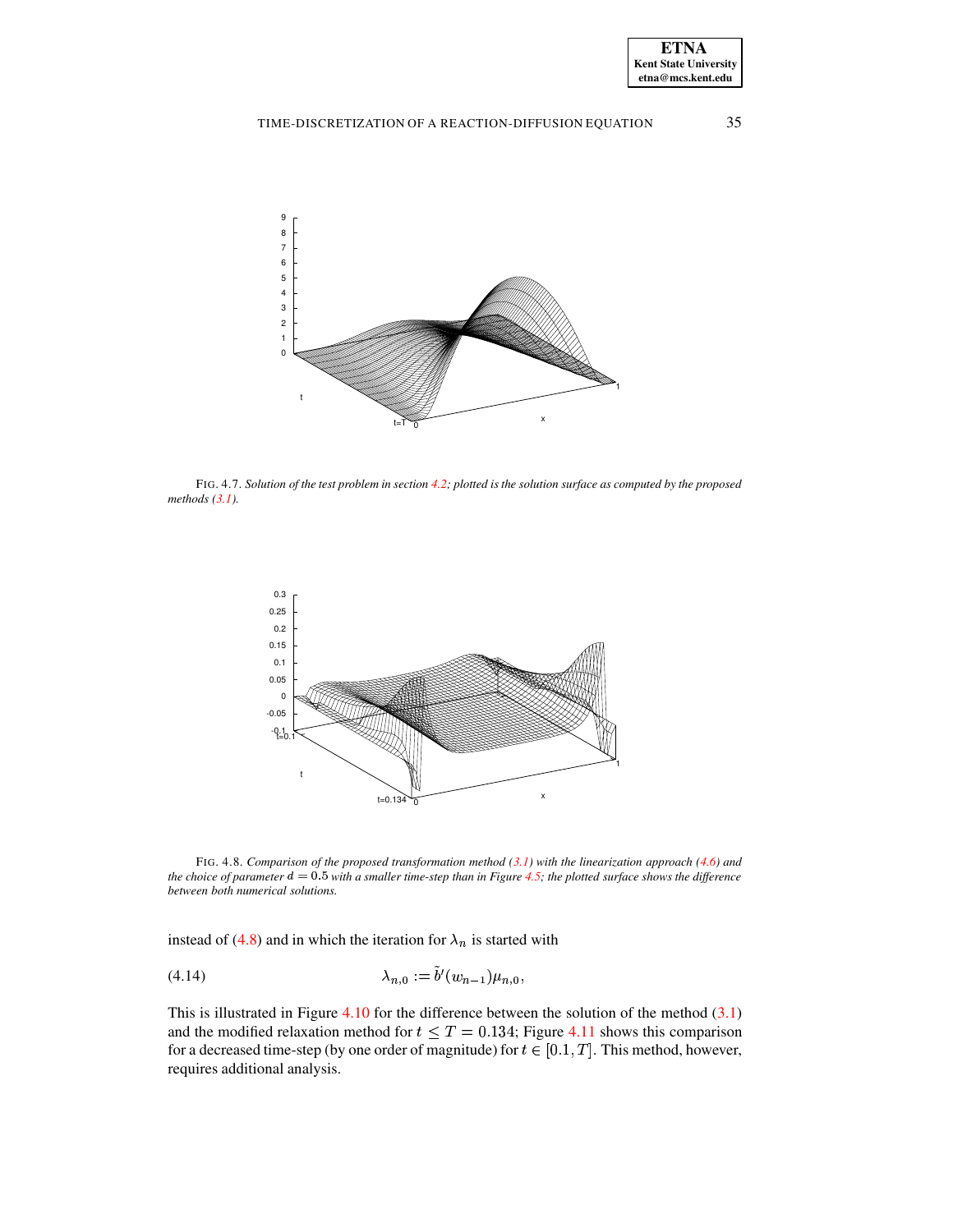

<span id="page-21-0"></span>FIG. 4.9. *Comparison of proposed transformation method [\(3.1\)](#page-6-1) with the linearization approach [\(4.6\)](#page-18-0) and the* choice of parameter  $d = 0.55$  with a smaller time-step than in Figure [4.6;](#page-18-3) the plotted surface shows the difference *between both numerical solutions.*



<span id="page-21-1"></span>FIG. 4.10. *Comparison of the proposed transformation method [\(3.1\)](#page-6-1) with the linearization approach [\(4.6\)](#page-18-0),* modified by  $(4.13)$ ,  $(4.14)$  with a smaller time-step than in Figure [4.5;](#page-17-3) the plotted surface shows the difference *between both numerical solutions*

**5. Conclusion.** A numerical method for time-integration of a highly nonlinear reactiondiffusion equation arising in biofilm modeling was presented. This equation shows two nonstandard effects: degeneracy as in the porous medium equation and a singularity as the dependent variable approaches its *a priori* known upper bound. The proposed discretization scheme focuses on the latter effect. It is based on a transformation of the dependent variable. The analysis of the method demonstrated its convergence and stability. By examples we illustrated that this method compares well with a previously published scheme for similar problems and a modification thereof. Compared to these alternatives, the scheme proposed here has the advantage of not requiring any additional *a priori* information on parameters that control the behavior of the method. Although the method is perfectly capable of treating the